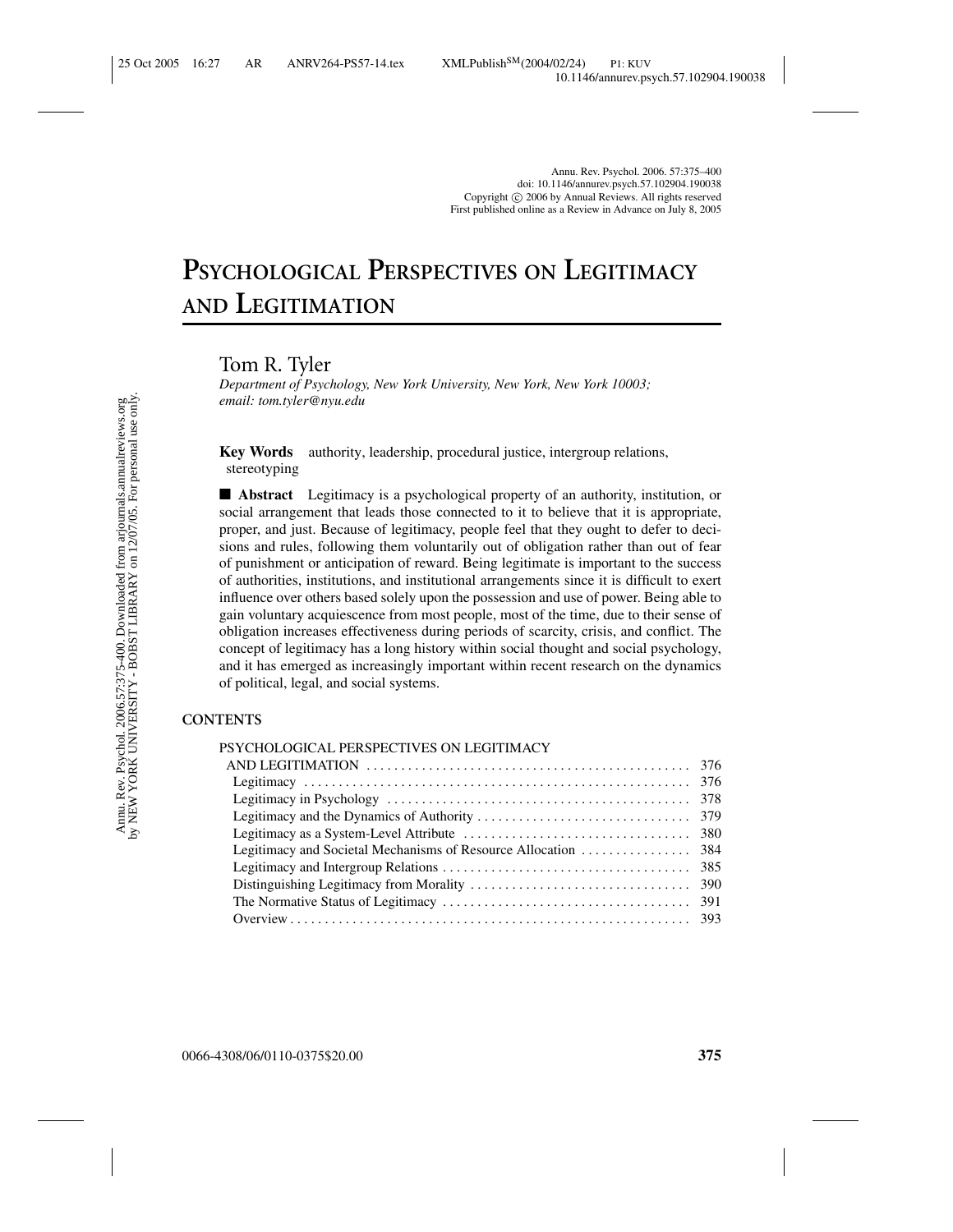# **PSYCHOLOGICAL PERSPECTIVES ON LEGITIMACY AND LEGITIMATION**

This review focuses on legitimacy—the belief that authorities, institutions, and social arrangements are appropriate, proper, and just. This quality is important because when it exists in the thinking of people within groups, organizations, or societies, it leads them to feel personally obligated to defer to those authorities, institutions, and social arrangements. Legitimation refers to the characteristic of being legitimized by being placed within a framework through which something is viewed as right and proper. So, for example, a set of beliefs can explain or make sense of a social system in ways that provide a rationale for the appropriateness or reasonableness of differences in authority, power, status, or wealth. This has the consequence of encouraging people to accept those differences. Irrespective of whether the focus is on an individual authority or an institution, legitimacy is a property that, when it is possessed, leads people to defer voluntarily to decisions, rules, and social arrangements.

The focus of this chapter is a new one for the *Annual Review of Psychology*. However, the themes of this chapter are related to those touched upon in prior volumes, including intergroup relations (Hewstone et al. 2002), the psychology of stereotyping (Major & O'Brien 2005), social identity (Ellemers et al. 2002), social influence (Cialdini & Goldstein 2004), and justice (Miller 2001).

## **Legitimacy**

Throughout the history of social thought, it has been recognized that people can exercise influence over others by possessing power. Power is the ability to shape the gains and losses of others either by threatening or using coercion to deter undesired behavior or by promising rewards to promote desired behavior. A core aspect of social dynamics, therefore, is that power provides a means to shape behavior with the consequence that, as an early social theorist noted, "The strong do what they will, the weak endure what they must" (Thucydides 1982, p. 351), or as a recent political leader, Mao Tse-Tung, opined, "Political power grows out of the barrel of a gun." The argument that behavior in social settings is linked to the ability to reward and punish is not only central to psychological theories, but is also influential in political science, sociology, and economics as well as in law, public policy, and management.

While accepting the realities of power in social life, early social theorists including Aristotle and Plato—also recognized that seeking to gain influence over others based solely on the possession of power is costly and inefficient. The use of power, particularly coercive power, requires a large expenditure of resources to obtain modest and limited amounts of influence over others. It is therefore important that under some circumstances people are also influenced by others because they believe that the decisions made and rules enacted by others are in some way right or proper and ought to be followed (Zelditch 2001). In other words,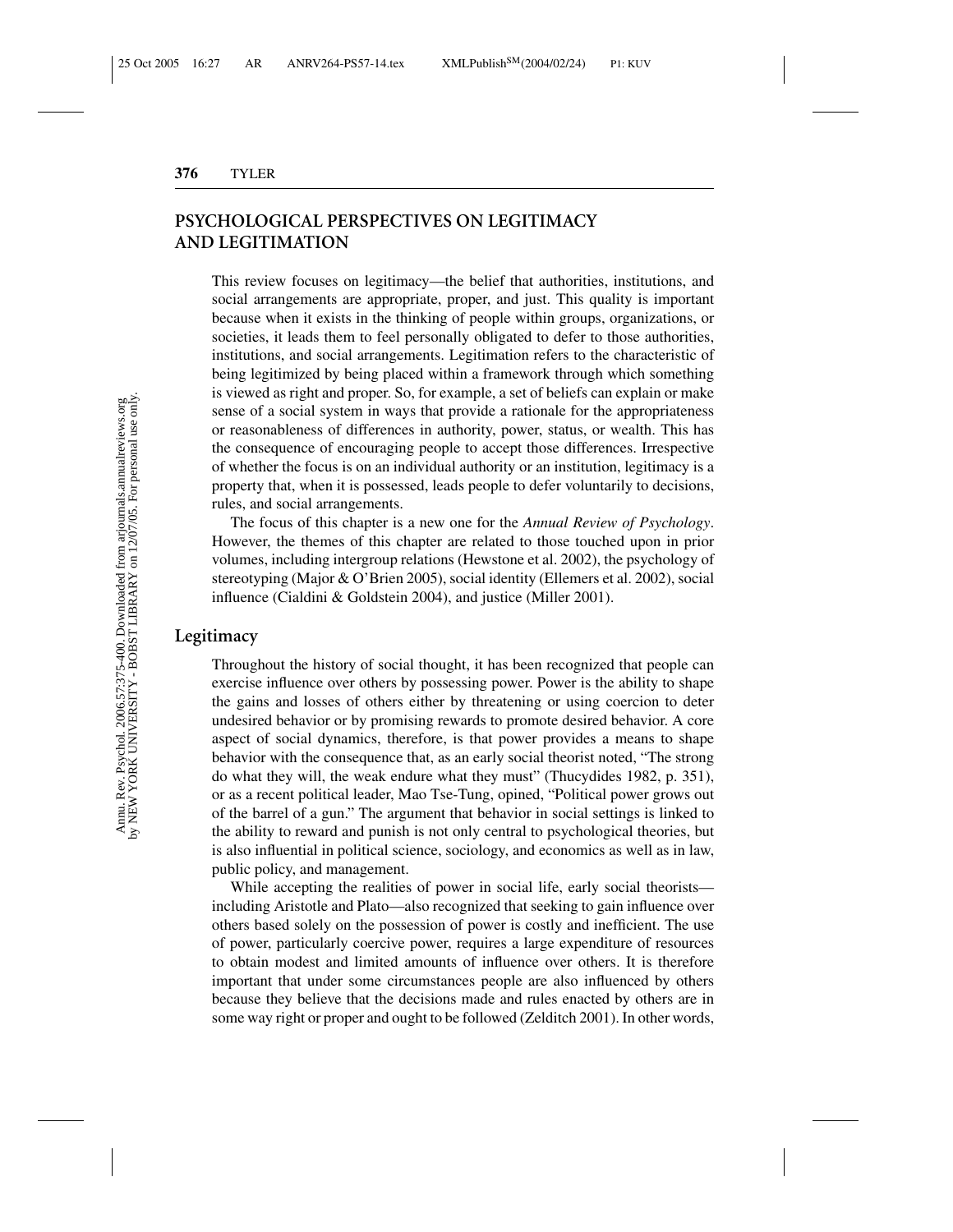subordinates also "relate to the powerful as moral agents as well as self-interested actors; they are cooperative and obedient on grounds of legitimacy as well as reasons of prudence and advantage" (Beetham 1991, p. 27).

The classic argument of political and social theorists has been that for authorities to perform effectively, those in power must convince everyone else that they "deserve" to rule and make decisions that influence the quality of everyone's lives. In other words, "Every authority system tries to cultivate a belief in its legitimacy" (Zelditch & Walker 2003, p. 217). Central to the idea of legitimacy is the belief that some decision made or rule created by these authorities is valid in the sense that it is entitled to be obeyed by virtue of who made the decision or how it was made. While some argue that it is impossible to rule using only power, and others suggest that it is possible but more difficult, it is widely agreed that authorities benefit from having legitimacy and find governance easier and more effective when a feeling that they are entitled to rule is widespread within the population.

Recent social science–based expositions on legitimacy have evoked the same underlying concept to define legitimacy. Psychologists French & Raven (1959) refer to legitimacy as social influence induced by feelings of "should," "ought to," or "has a right to," i.e., by appeals to an "internalized norm or value." Suchman (1995) argues that "Legitimacy is a generalized perception or assumption that the actions of an entity are desirable, proper, or appropriate within some socially constructed system of norms, values, beliefs and definitions" (p. 574). Referring to legitimacy as "authorization," Kelman  $&$  Hamilton (1989) argue that when an authority is legitimate, "the duty to obey superior orders" replaces personal morality, with people allowing legitimate authorities to define the boundaries of appropriate behavior in a given situation (p. 16). Or, more simply, legitimacy is the perception that one "ought to obey" another (Hurd 1999). Hence, legitimacy is an additional form of power that enables authorities to shape the behavior of others distinct from their control over incentives or sanctions (Ford & Johnson 1998, French & Raven 1959).

Why is legitimacy important? As noted, seeking to govern a society or manage an organization based upon the possession of power alone first requires enormous expenditures of resources to create a credible system of surveillance through which to monitor public behavior to punish rule violators. In addition, resources must be available to provide incentives for desired behavior, rewarding people for acting in ways that benefit the group. Studies show that these strategies of governance can be successful. For example, recent research suggests that deterrence strategies do shape crime-related behavior (Nagin 1998). However, the same research shows that such instrumental influences are small and come at a high material cost. This leaves societies vulnerable because disruptions in the control of resources brought on by periods of scarcity or conflict quickly lead to the collapse of effective social order. When the public views government as legitimate, it has an alternative basis for support during difficult times. Further, when government can call upon the values of the population to encourage desired behavior, society has more flexibility about how it deploys its resources. In particular, the government is better able to use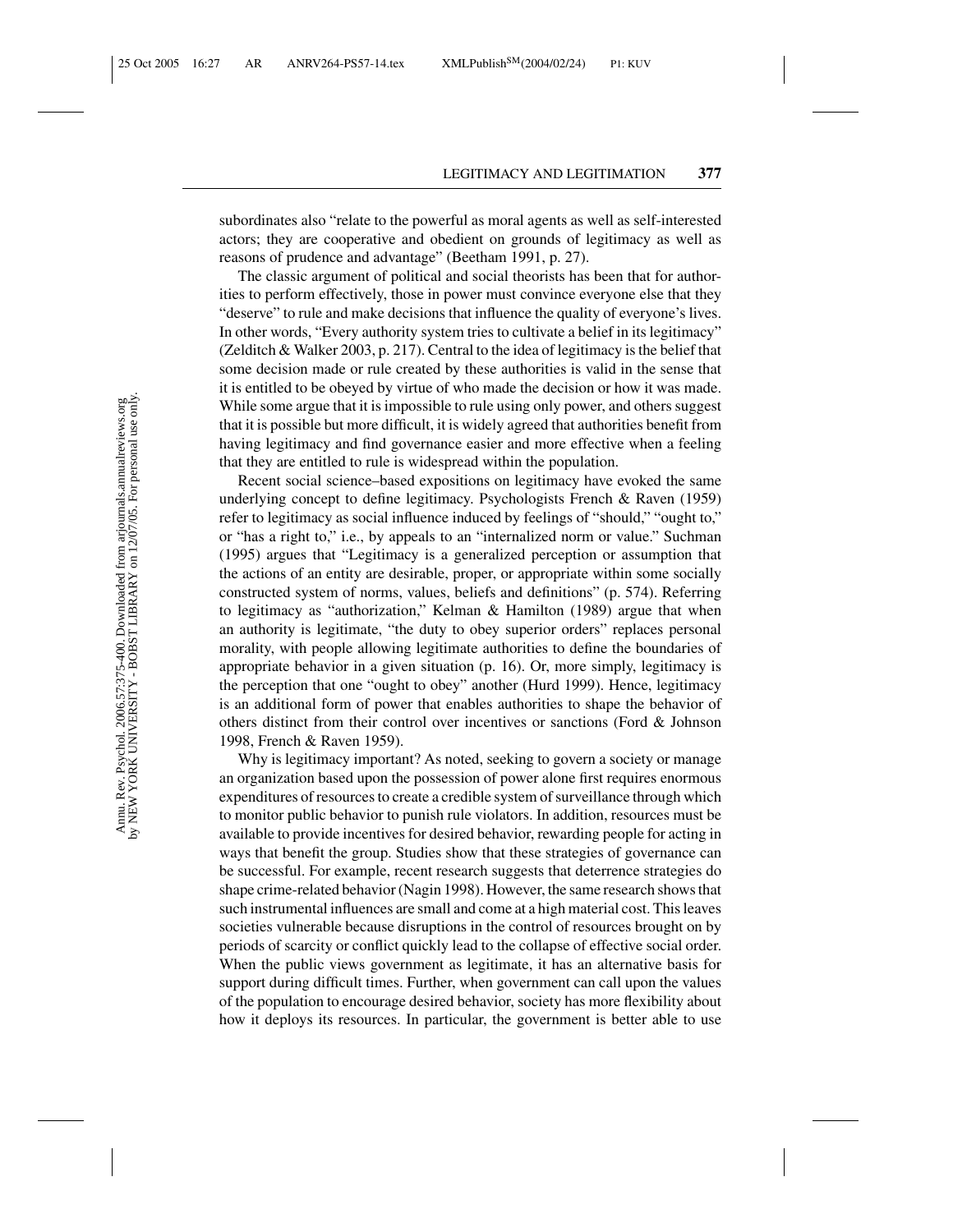collective resources to benefit the long-term interests of the group because the resources are not required for the immediate need to ensure public order.

The roots of the modern approach to legitimacy lie in the writing of Weber (1968). Like Freud and Durkheim, Weber argues that social norms and values become a part of people's internal motivational systems and guide their behavior separately from the impact of incentives and sanctions. As a result, "control by others is replaced by self-control, as social norms and values are internalized and become part of the individual's own desires concerning how to behave" (Hoffman 1977, p. 85). People who internalize social norms and values become self-regulating, taking on the obligations and responsibilities associated with those norms and values as aspects of their own motivation. One aspect of values—obligation—is a key element in the concept of legitimacy. It leads to voluntary deference to the directives of legitimate authorities and rules. Hence, unlike influence based upon the influencer's possession of power or resources, the influence motivated by legitimacy develops from within the person who is being influenced (King  $&$  Lenox 2000; Tyler & Huo 2002, ch. 7).

A legitimating ideology is a set of justifications or "legitimizing myths" (Major 1994, Sidanius & Pratto 1999) that lead a political or social system and its authorities and institutions to be viewed as normatively or morally appropriate by the people within the system. A wide variety of forms of legitimation are found through history and across societies and cultures. A classic typology of legitimating ideologies is found in the work of Weber (1968), who distinguishes between legitimacy based upon deference to customs and values (traditional authority), legitimacy based upon devotion to the actions or character of an authority (charismatic authority), and legitimacy linked to the process of rule creation and interpretation (rational bureaucratic authority). Weber's work makes clear that the legitimation of authority and institutions through "the rule of law," while widespread in modern societies, is only one of many ways in which social arrangements might potentially be justified.

### **Legitimacy in Psychology**

The idea of legitimacy underlies many of the important contributions of American social psychology. The work of Lewin and associates on the dynamics of authority both demonstrates the influence of the legitimacy acquired by leadership style on the willingness to accept the recommendation of authorities and argues for the important role that democratic governance has in the creation and maintenance of legitimacy (Gold 1999, Lewin 1951, Lewin et al. 1939). Similarly, both Milgram's and Kelman's research on deference to authority demonstrates the powerful influence of directives from a legitimate authority on behavior (Kelman & Hamilton 1989, Milgram 1975). In addition, research by Thibaut and colleagues shows that decision acceptance is linked to the fairness of the procedures by which authorities make decisions (Thibaut & Walker 1975). Underlying all of these findings is the implicit impact of the legitimacy of an authority, however derived, on its ability to influence others.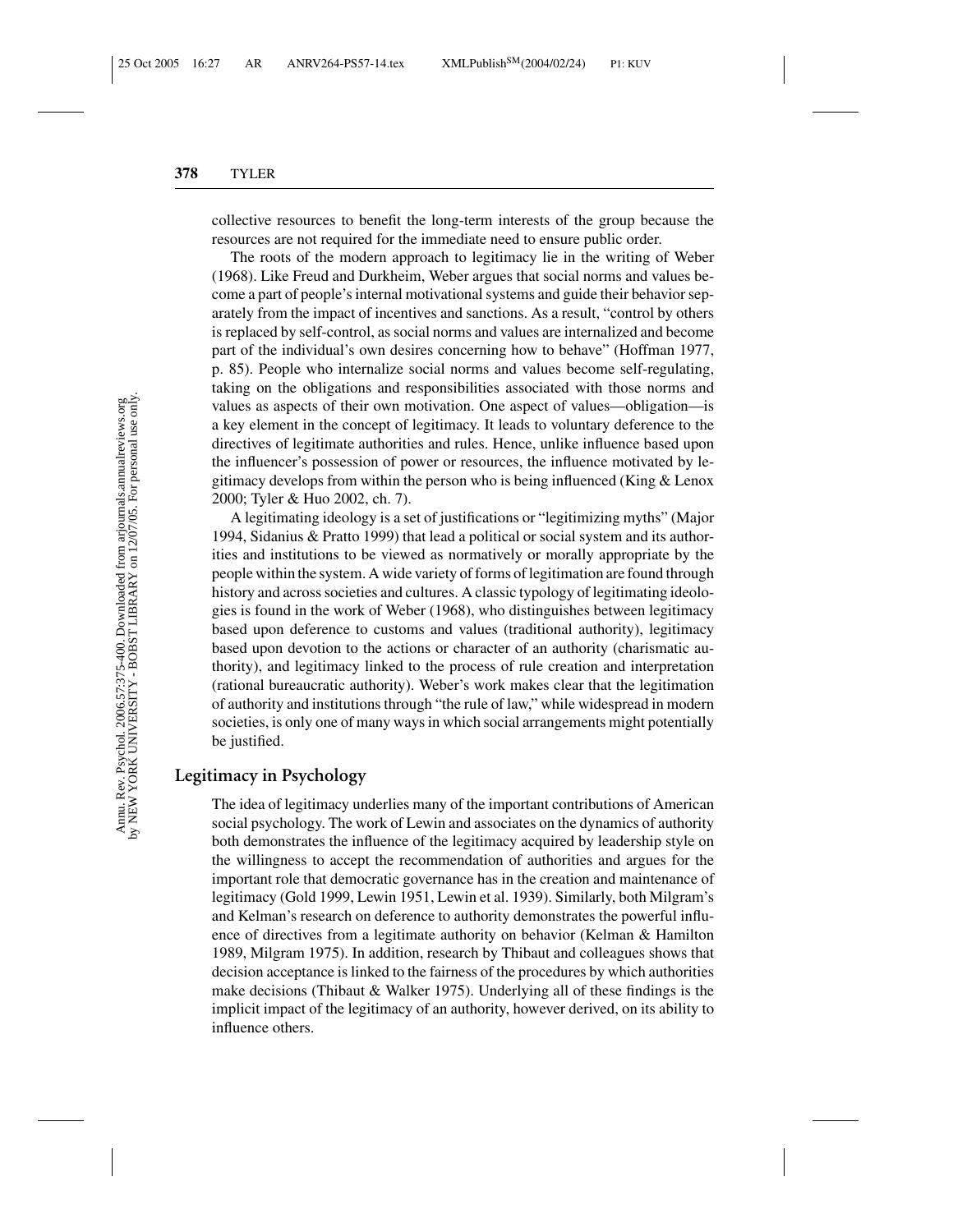Despite the importance of these implicit studies of legitimacy, the concept of legitimacy itself has not played a central role in social psychology since the era of the group dynamics movement (French & Raven 1959). However, recently there has been a resurgence of attention to issues of legitimacy and legitimation within both social psychology and the social sciences more generally. Although some of this work mirrors earlier research in focusing on the legitimacy of authorities in individual or small group settings, much of recent attention has been directed toward legitimacy as a factor in large organizations and in societies.

# **Legitimacy and the Dynamics of Authority**

The most concrete influence of legitimacy occurs when people make decisions or create rules designed to shape the behavior of others. The question of whether others will accept those decisions and rules is always a key one in social settings, particularly when decision-makers are not backed up with either credible coercive potential or the promise of rewards. As a result, the ability to secure compliance is often viewed as the litmus test of effective leadership. Consistent with the longstanding arguments of legitimacy theories, recent studies suggest that having legitimacy facilitates the ability to gain decision acceptance and to promote rule-following.

In the legal arena, research on people's personal interactions with police officers and judges indicates that people who view those authorities as legitimate are more likely to accept their decisions, an effect that is distinct from the general finding that people are more likely to accept decisions that are more favorable and/or fairer (Tyler & Huo 2002, ch. 7). Similarly, studies in organizational settings indicate that legitimacy facilitates the personal exercise of authority. Porter et al. (2003) show that, in work teams, the legitimacy of the request for backup behavior from others shapes the degree to which other team members provide backup. In addition, Smith et al. (2003) show that when people are given reasons for injustice within a group (i.e., in this case told that inequality is more legitimate), they identify more strongly with their group and cooperate more fully with it in resolving social dilemmas. In each of these cases, authorities who are viewed as more legitimate have their decisions more easily deferred to by others.

**WHY ARE AUTHORITIES LEGITIMATE?** During the past several decades, a large literature on procedural justice has developed within social psychology (DeCremer & Tyler 2005; Tyler 2000, 2004b; Tyler & Blader 2003; Tyler & Lind 1992; Tyler & Smith 1998). A core finding of that literature is that authorities and institutions are viewed as more legitimate and, therefore, their decisions and rules are more willingly accepted when they exercise their authority through procedures that people experience as being fair (Tyler 2001). This procedural effect is widespread (for recent reviews, see Cohen-Charash & Spector 2001, 2002; Colquitt et al. 2001, 2005).

In legal settings, people are found to be more willing to defer to the decisions of formal and informal legal authorities when those decisions are made fairly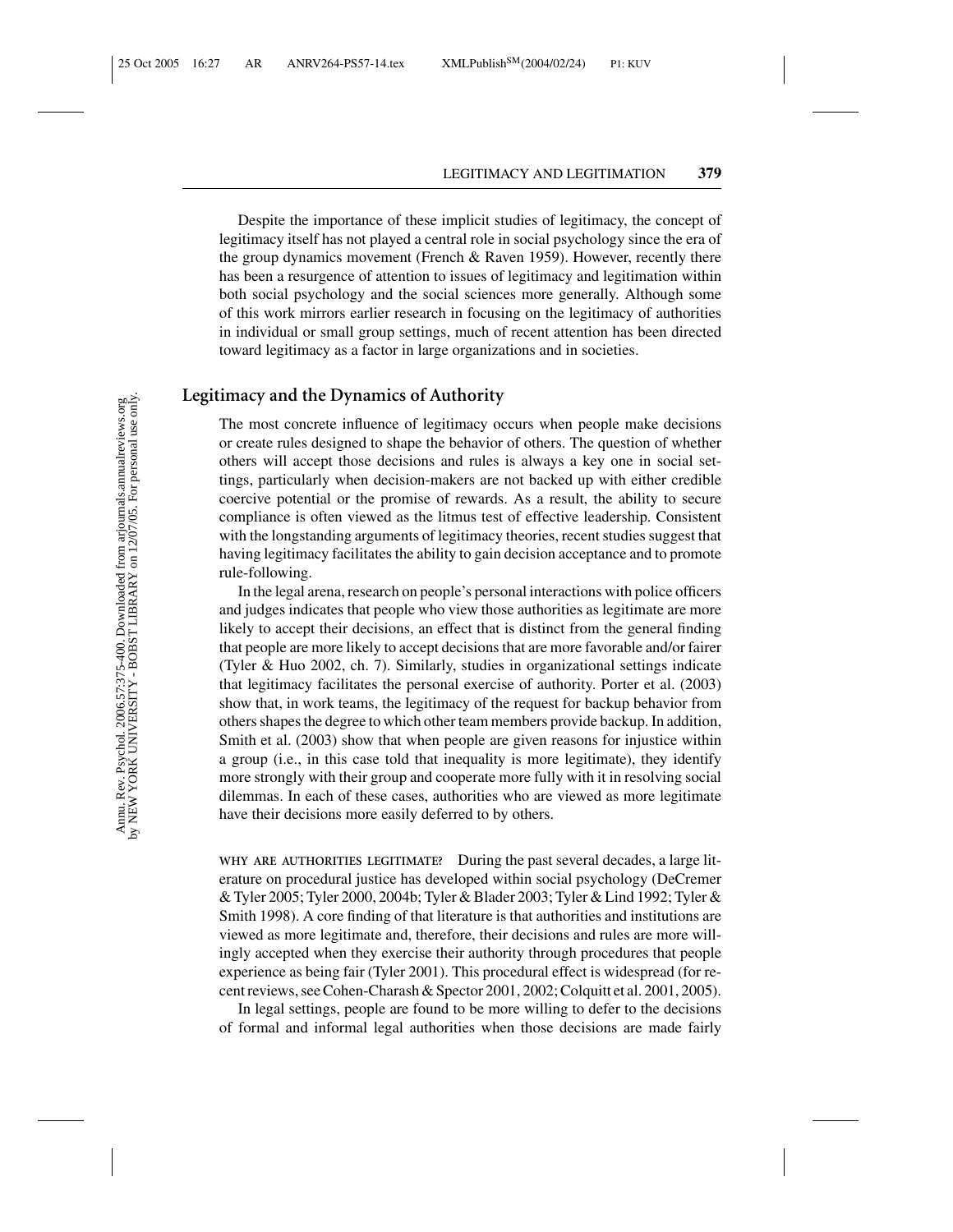(Hoffman 2005, Paternoster et al. 1997, Shestowsky 2004, Tyler & Huo 2002). One important recent development is the widespread use and study of restorative justice conferences in lieu of trials. These conferences, which are experienced by those involved as procedurally fairer than trials, lead to greater cooperation with the law (Nugent et al. 2003, Poulson 2003, Roberts & Stalans 2004). This finding mirrors the earlier finding that mediation, which is viewed as procedurally fairer, leads to greater decision acceptance by disputants (Shestowsky 2004).

Similarly, studies in work organizations support the argument that those authorities who exercise their authority fairly are more likely to be viewed as legitimate and to have their decisions accepted (Ambrose 2002; Cohen-Charash & Spector 2001, 2002; Colquitt et al. 2001; Konovsky 2000). Further, these studies demonstrate that experiencing fair procedures when dealing with authorities generally encourages people to become committed to organizations, leading to a variety of forms of cooperation, including rule-following and making extra-role efforts to help the organization be effective and successful (Tyler & Blader 2000). In other words, legitimacy both helps within particular situations and encourages more general actions on behalf of the group.

#### **Legitimacy as a System-Level Attribute**

Legitimacy is also an issue on the group, organizational, or system level, where the legitimacy of authorities and institutions is part of the overall climate or culture of a group. Discussions of the stability of social and political systems have long emphasized the importance to effective governance of having widespread consent from those within the system. Such widespread consent enables the more effective exercise of social and political authority, since authorities can appeal to members based upon their shared sense of values. As Kelman (1969) argues, "It is essential to the effective functioning of the nation-state that the basic tenets of its ideology be widely accepted within the population" (p. 278). Hence, effective democratic governance depends upon the legitimacy of the state.

Recent discussions of the dynamics of organizations focus on legitimacy in work organizations (Elsbach 2001, Elsbach & Sutton 1992, Haslam 2004, Kostova & Zaheer 1999, Suchman 1995). Like earlier work on political legitimacy, these discussions stress that organizational viability is enhanced when members view organizational rules and authorities as legitimate and entitled to be obeyed. Studies within work-based organizational settings show that, as predicted by legitimacy theory, employees are more willing to follow organizational rules and authorities when they believe that they are legitimate (Tyler & Blader 2005).

Studies suggest that legitimacy has an important role in securing support for work organizations. Bansal & Clelland (2004) show, for example, that firms viewed as legitimate are more highly insulated from unsystematic variations in their stock prices; Pollock & Rindova (2003) demonstrate that the legitimacy that companies acquire through media presentations of their initial public offerings shapes investor behavior; and research suggests that firms with legitimacy are generally more likely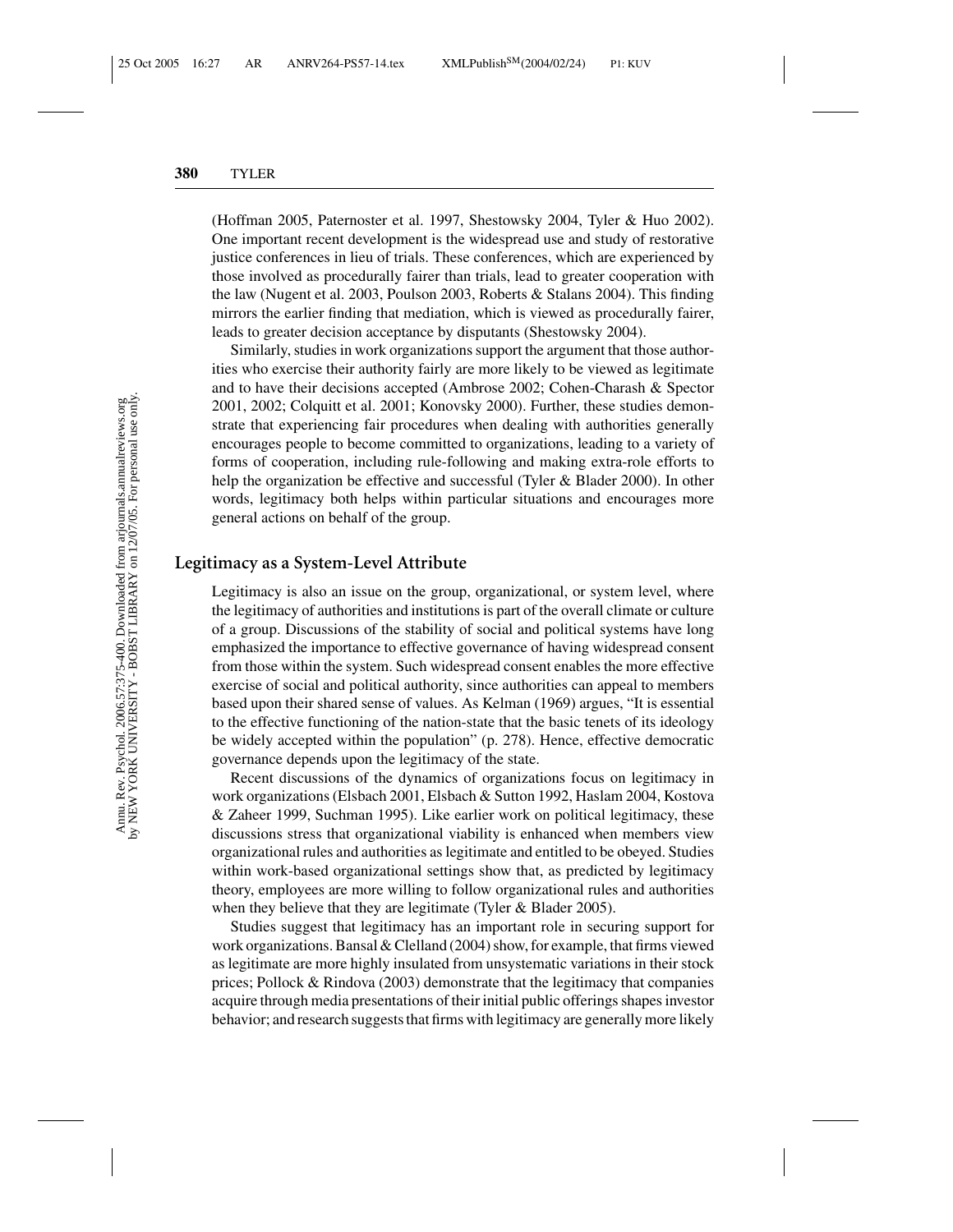to survive (Baum & Oliver 1991, Human & Provan 2000, Rao 1994, Zimmerman & Zeitz 2002).

Across all types of organizations, the core argument of legitimacy theory is that legitimacy provides a "reservoir of support" for institutions and authorities, something besides immediate self-interest, which shapes reactions to their policies (Weatherford 1992). Such a reservoir is of particular value during times of crisis or decline, when it is difficult to influence people by appealing to their immediate self-interest, and when there are risks concerning whether they will receive the long-term gains usually associated with continued loyalty to the group. Recent research supports this "reservoir of support" argument.

Studies of the 2000 U.S. Supreme Court decision in *Bush v. Gore* suggest that in gaining deference for a controversial decision, the Court benefited from the widespread public view that the Court is a legitimate political institution (Gibson et al. 2003). The many recent changes in the government within various societies around the world, including South Africa and the former Soviet republics, have provided additional field settings within which the underlying assumptions of legitimacy theory have been tested. These changes in government have also rekindled interest in understanding how to create and maintain institutional legitimacy, since issues of social disintegration and internal conflict become salient when governments collapse and new forms of social order must be created. This reemphasis on understanding how to legitimate new governments is consistent with the earlier "major preoccupation of political scientists and sociologists [with legitimacy] in the post-colonial, nation-building era after the Second World War" (Sears 2003, p. 323). That preoccupation with establishing legitimacy was fueled by the fear that, without legitimate authorities and institutions, societies would descend into anarchy and chaos.

The political perspective is that when a new government comes into being, a key factor shaping its success is the degree to which it can establish legitimacy among the general populace. As Gibson suggests, "In a new political system few resources are more coveted than political legitimacy. Legitimacy is an endorphin of the democratic body politic; it is the substance that oils the machinery of democracy, reducing the friction that inevitably arises when people are not able to get everything they want from politics. Legitimacy is loyalty; it is a reservoir of goodwill that allows the institutions of government to go against what people may want at the moment without suffering debilitating consequences" (Gibson 2004, p. 289). For this reason, those seeking to solidify their exercise of authority create institutions that they hope will receive public support (Trochev 2004).

Research on emerging governments supports the argument that political institutions, including courts, can legitimate and gain acceptance for unpopular decisions and policies (Gibson et al. 1998, Machura 2003). On the other hand, studies also raise questions about the breadth of such legitimation effects. Gibson & Caldiera (2003), for example, find that the Constitutional Court in South Africa has little power to legitimate unpopular decisions, as reflected in self-reported willingness to acquiesce to unpopular Court decisions.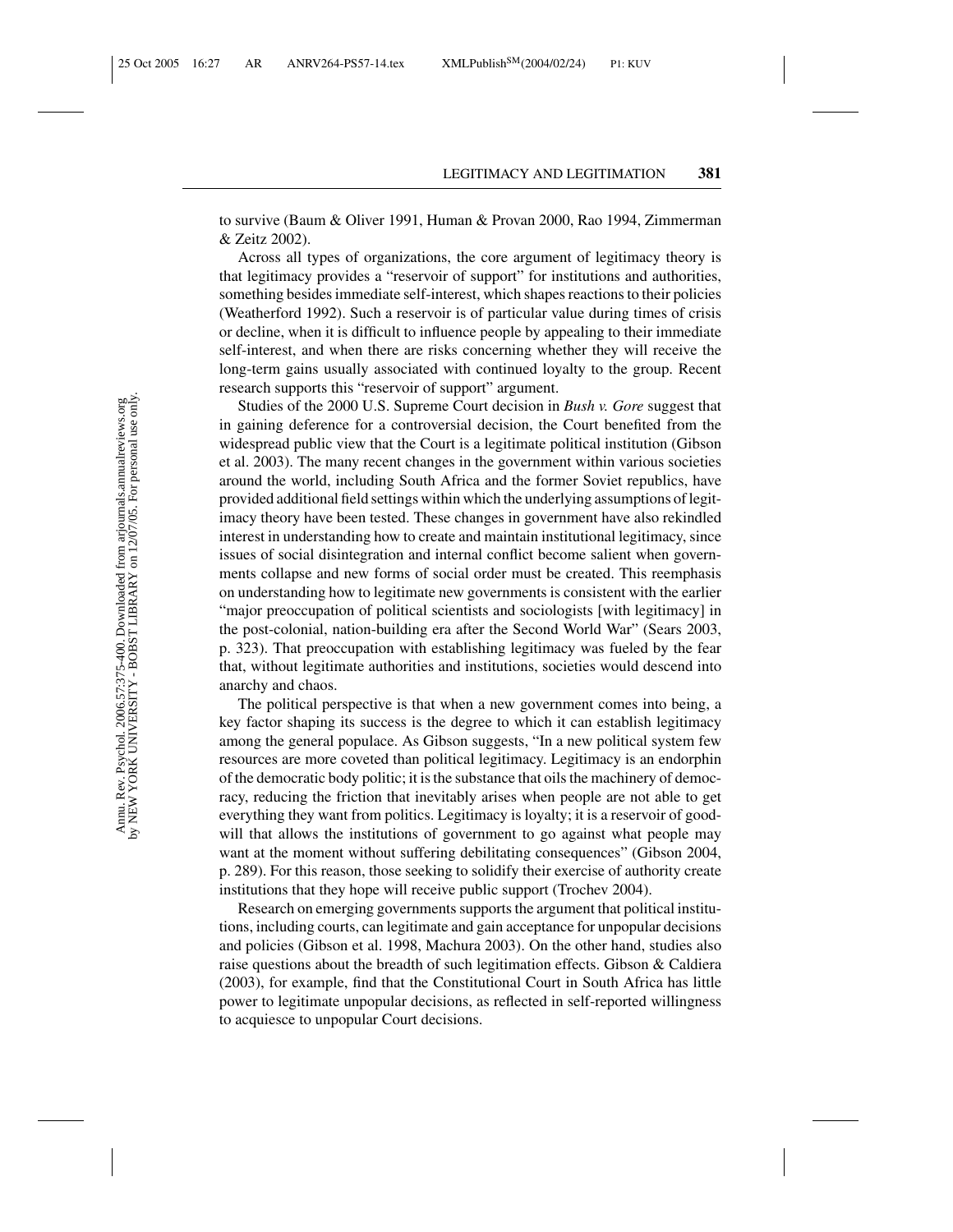Although the positive consequences of legitimacy are important, it is important to note that legitimacy can serve as the basis for justifying oppression and harm to others. The potential risks of legitimacy are treated at length by Kelman & Hamilton (1989) and by Kelman (2001). In particular, because people authorize another to make judgments for them about what is appropriate conduct, they no longer feel that their own moral values are relevant to their conduct. Consequently, when directed by that legitimate authority to engage in immoral actions, people are found to be strikingly willing to do so (Kelman 2001, Milgram 1975).

**WHAT LEGITIMATES AUTHORITIES AND INSTITUTIONS?** Recent research suggests that the key aspect of authorities and institutions that shapes their legitimacy and, through it, the willingness of people to defer to the decisions of authorities and to the rules created by institutions is the fairness of the procedures through which institutions and authorities exercise authority. This procedural justice effect on legitimacy is found to be widespread and robust and occurs in legal, political, and managerial settings (Tyler 2000, 2001; Tyler & Smith 1998).

In the legal arena, people are found to believe authorities are more legitimate when they view their actions as consistent with fair procedures (Sunshine & Tyler 2003; Tyler & Huo 2002, ch. 4). As a result, when the authorities engage in unfair procedures such as racial profiling (Tyler & Wakslak 2004) or the use of unnecessary force (Seron et al. 2004), they lose public support, whereas acting fairly increases deference (Cohn et al. 2000, Gibson 2002).

Similarly, political authorities and institutions lose legitimacy when they do not adhere to procedural fairness norms (Clawson et al. 2001, Farnsworth 2003, Gangl 2003, Hibbing & Theiss-Morse 2002, Kershaw & Alexander 2003, Murphy 2004). Recent research on political institutions and authorities in new democracies supports the argument that procedural issues underlie the legitimacy of political authorities and institutions. A study of Eastern European countries by Kluegel & Mason (2004) suggests that both procedural and distributive justice judgments about the economic system shape political support, and other studies show that evidence of procedural injustice, in the form of corruption, undermines political support (Seligson 2002).

Finally, the legitimacy of the leaders of work organizations, ranging from supervisors to CEOs, is linked to the fairness of the procedures they use to make decisions in work settings (Tyler & Blader 2000, 2005). This research indicates that four aspects of procedures make independent contributions to procedural justice judgments: organization-level decision-making, organization-level interpersonal treatment, supervisor-level decision-making, and supervisor-level interpersonal treatment (Blader & Tyler 2003).

The procedural base of legitimacy has widespread implication for the legitimation of authority in organizational settings. In political processes, the widespread effort to create deliberative political procedures is motivated, in part, by the demonstration that public participation in such procedures enhances political legitimacy (Carpini et al. 2004). The efforts of the legal system to create more informal legal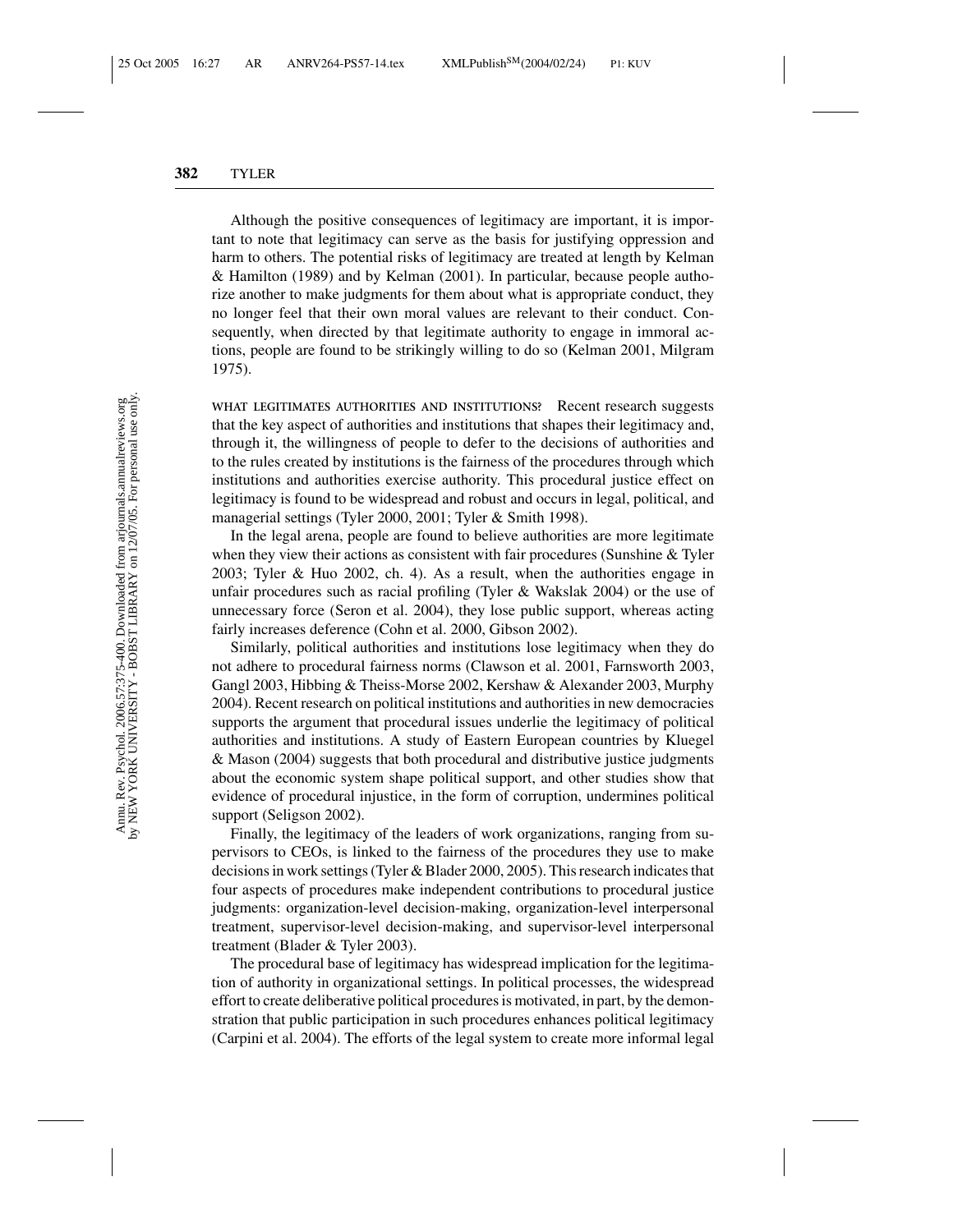procedures such as mediation reflect a similar recognition that the public experiences these procedures as fairer, and their use enhances the legitimacy of legal authority (Landsman 2003, Shestowsky 2004). And, in work settings, the use of open and participatory styles of leadership has been linked to the desire to build legitimacy and gain cooperation from employees (DeCremer & van Knippenberg 2002, Keyes et al. 2000, Tyler 2002). Studies in work settings are particularly important because they demonstrate that the use of fair procedures not only encourages deference to authorities, but also motivates a variety of types of voluntary positive efforts on behalf of one's organization.

Hegtvedt et al. (2003) argue that rather than viewing procedural justice and legitimacy as being in a causal relationship, the two can be thought of as joint inputs into the interpretation of outcomes. Their model suggests that both procedural justice and collective legitimacy shape the attributions that people make for the decisions of an allocator. First, people are influenced by how the allocator acts. If the allocator uses fair procedures, people are less likely to make internal attributions for unfair outcomes, and more likely to attribute the unfair outcomes to external contingencies. Separately, people are influenced by what they are told others think about the allocator. If the allocator is supported by either peers or authorities, the allocator is more legitimate (Zelditch & Walker 2000). If people view the allocator as legitimate, they are less likely to make internal attributions and more likely to make external attributions when that allocator makes an unfair distribution.

Hegtvedt et al. (2003) further argue for an interaction between procedural justice and legitimacy and unfair outcomes. They suggest that, when people receive unfair outcomes, they are less likely to react cognitively or behaviorally to that experience of distributive injustice if there is procedural justice or if the authority is legitimate. Hence, the presence of either procedural justice or legitimacy leads unfair outcomes to have less impact upon the individual because they are less likely to be interpreted as being unfair.

Finally, Hegtvedt  $& Johnson(2000)$  suggest that legitimacy may have the effect of shaping assessments of the fairness of allocation procedures. They suggest that "subordinates are more likely to tolerate certain levels of procedural injustice by strongly endorsed or authorized allocators" (p. 306). In particular, they argue that when experiencing unfair allocation outcomes from a legitimate authority, people are less likely to interpret the allocation procedures leading to those outcomes as being unfair. Since procedural unfairness leads to losses of legitimacy, this suggests that prior legitimacy may create a cushion of support against the loss of legitimacy in response to receiving an unfair outcome.

Mueller & Landsman (2004) find support for this argument in a study of child welfare social workers who completed questionnaires about their work organization. Consistent with expectations, those respondents who viewed authorities as legitimate were both more likely to evaluate the promotion procedures they used as being fair and to evaluate the outcomes of those procedures as being fair. In research conducted in the legal arena, Tyler & Huo (2002) similarly find that those people who evaluate legal authorities as generally more legitimate evaluate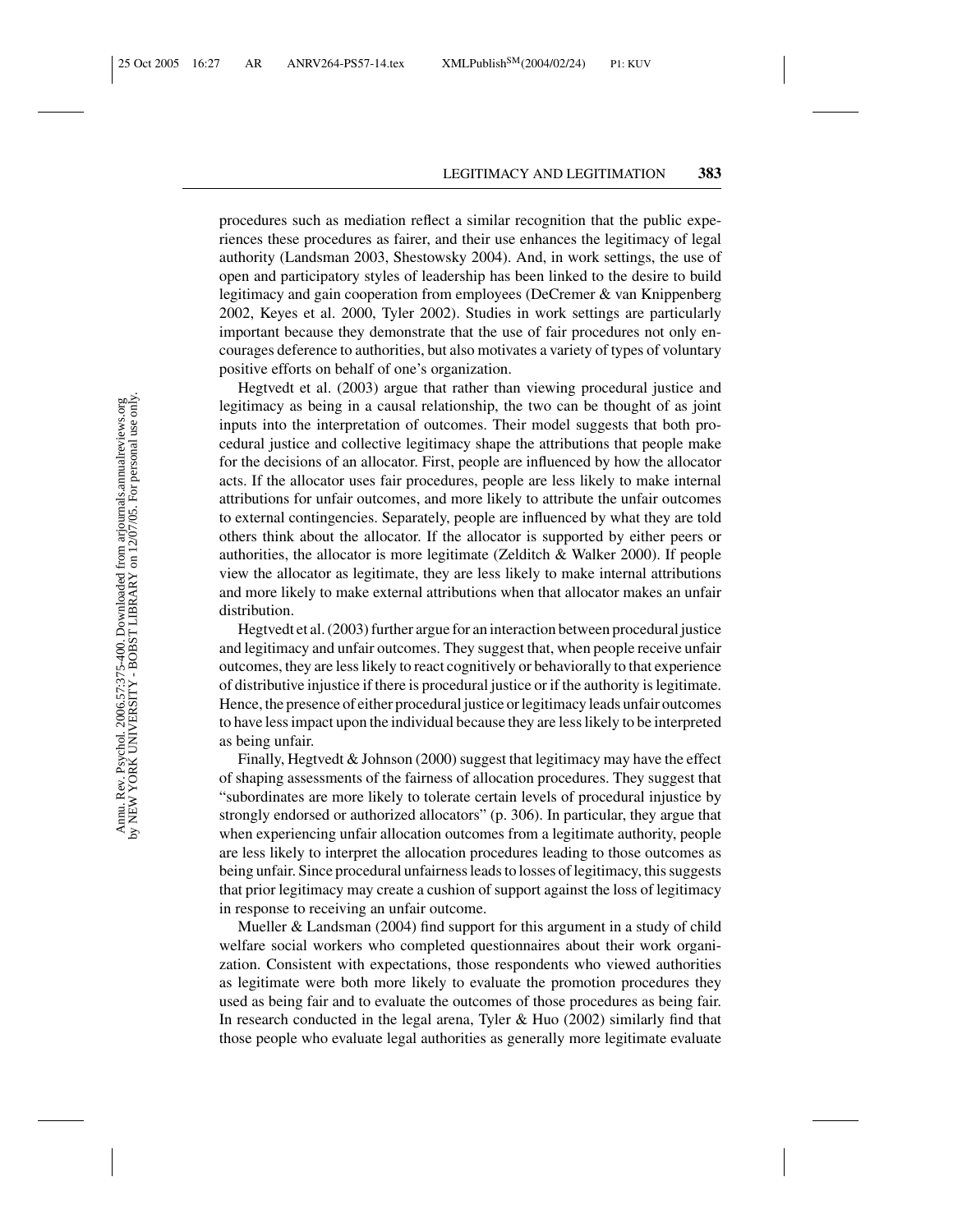the fairness of the procedures used by those authorities, as well as the outcomes that those procedures produce, as being fairer. Hence, legitimacy may provide a framework through which actions are evaluated and judged to be just or unjust.

Finally, it is important to recognize that procedural justice is not the only basis upon which authority can be legitimated. Law, as an example, has also been legitimated by reference to its substance, as when legal authorities incorporate scientific and technical experience into a "rationality" that legitimates law (Stryker 1994, 2000). And, more generally, quantification and the ability to compare outcomes on commensurable dimensions legitimates decisions (Espeland & Stevens 1998). So, for example, the use of indices such as the Social Sciences Citation Index to establish reputation and make decisions about promotion and compensation appears rational and, therefore, legitimate.

Rationality is related to ideas of procedural justice because it reflects neutrality and factuality in decision-making. But the type of rationality outlined is also directly connected to the argument that decisions accurately reflect the merits of a case. Hence, while much of procedural justice research has focused on producing "justice," this aspect of procedures is related to their ability to produce "truth" (Thibaut & Walker 1978). In a trial, for example, the "true" innocence of the defendant is typically unknown, so the legitimacy of the verdict is established by the fairness of the trial procedures. However, the legitimacy of the verdict can also be established by evidence that compellingly reveals the truth, as when DNA tests have recently been used to exonerate those wrongly accused or convicted of crimes.

### **Legitimacy and Societal Mechanisms of Resource Allocation**

In addition to recognizing that the decisions and rules enacted by authorities or institutions are judged against criteria of legitimacy, people also judge the legitimacy of social arrangements such as economic markets and/or the social or economic standing of people or groups. Whenever there are differences in social or economic standing between people or between groups, issues are raised about the legitimacy of those differences and of the processes through which they arise. As an example, the differences in the economic and social status of white and minority group members in the United States raise questions about the legitimacy of our economic and social system. In other words, legitimation and the acceptance or rejection of legitimizing myths occurs more broadly than just with decisions and rules promulgated by authorities and institutions. One important example of such a broader institution is the economic system—the primary system for the allocation of social benefits and burdens. Within the American economic system, the primary allocation system for economic outcomes is the market (Dye 1990).

People are found to accept a variety of types of legitimating myths about markets. They uncritically accept meritocratic explanations for economic inequality (Jost et al. 2003), they focus blame for failure on individuals, not the system (Kluegel & Smith 1986), and perceived societal status predicts judgments of competence (Fiske et al. 2002). As suggested by theories of legitimation, people do not simply accept economic markets as efficient and effective systems of allocation.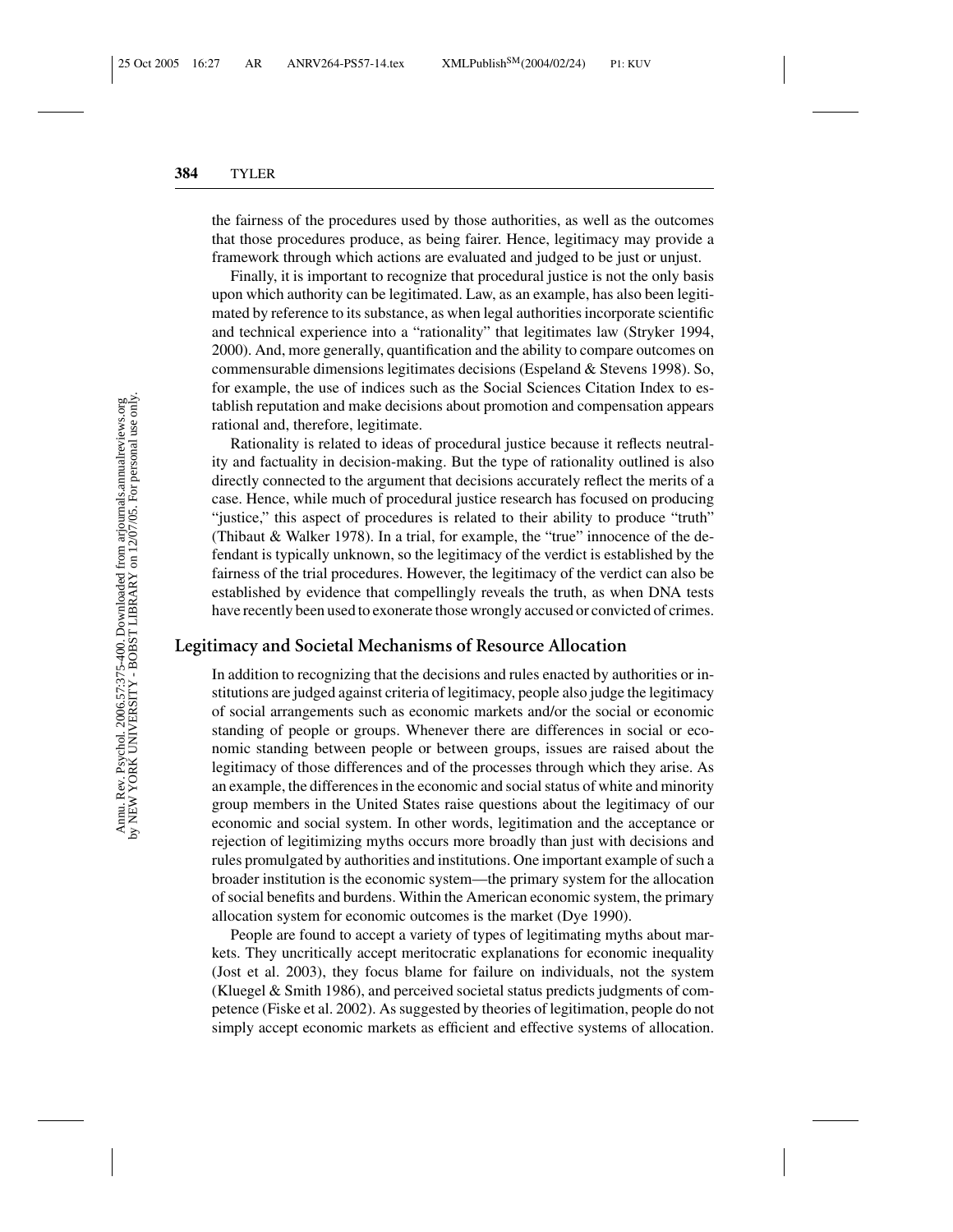They further believe that the market system is a normatively appropriate and fair system for resource allocation (Jost et al. 2003). Consequently, they believe that people deserve the outcomes they receive from markets and they resist governmental interventions in the economic sphere through policies such as affirmative action (Tyler 2004).

**THE PROCEDURAL LEGITIMATION OF MARKETS** As was true with authorities and institutions, recent evidence suggests that societal allocations are legitimated through the procedures that produce them (Jost et al. 2003, Tyler & McGraw 1986). That is, people defer to individual and group-based inequities because they believe that the use of markets to make economic allocations is a fair, and therefore legitimate, procedure for determining who receives what in society. People are found to focus first on the fairness of market procedures and to use these procedural judgments to determine whether they support government controls over markets or government corrections for market outcomes via procedures such as affirmative action (Tyler 2004). If people view market procedures as fair, they give little weight to evidence of potential distributive unfairness in the form of individual or group-based outcome differences.

### **Legitimacy and Intergroup Relations**

Zelditch (2001) points out that the range of what might potentially be legitimated is broad, and includes authorities, institutions, polities, status hierarchies, and inequalities of wealth or status. An example of system-level legitimation that has received considerable attention in recent research is support for or opposition to the previously noted group differences in economic or social status, i.e., for inequalities. Large and persistent group-based differences in social and economic status are found in societies throughout the world. In the United States, these differences are found to be linked to ethnic group membership, with minority group members being less well off in terms of both economic and social status.

American legitimating myths justify these differences through reference to stereotypes about the characteristics of the members of groups. For example, minority group members are argued to deserve subordinate economic status because they are "lazy" or "not intelligent," and holding higher status is associated with possessing more favorable traits, such as competence (Fiske et al. 2002). These legitimizing myths often reflect basic cultural beliefs about what is "natural." For example, Mahalingam (2003) demonstrates that core beliefs about the "essential" features of the members of different castes support existing social inequalities in India by suggesting that different lifestyles best fit the essential characteristics of the people within different castes. Similarly, evaluative judgments about cultural practices are used to legitimate the power of doctors in hospitals (Latimer 2004).

Central to recent discussions of intergroup relations is the argument that the reactions of the members of groups are influenced by their views about whether group status is legitimate or illegitimate (Tajfel 1974). Ellemers et al. (1993) support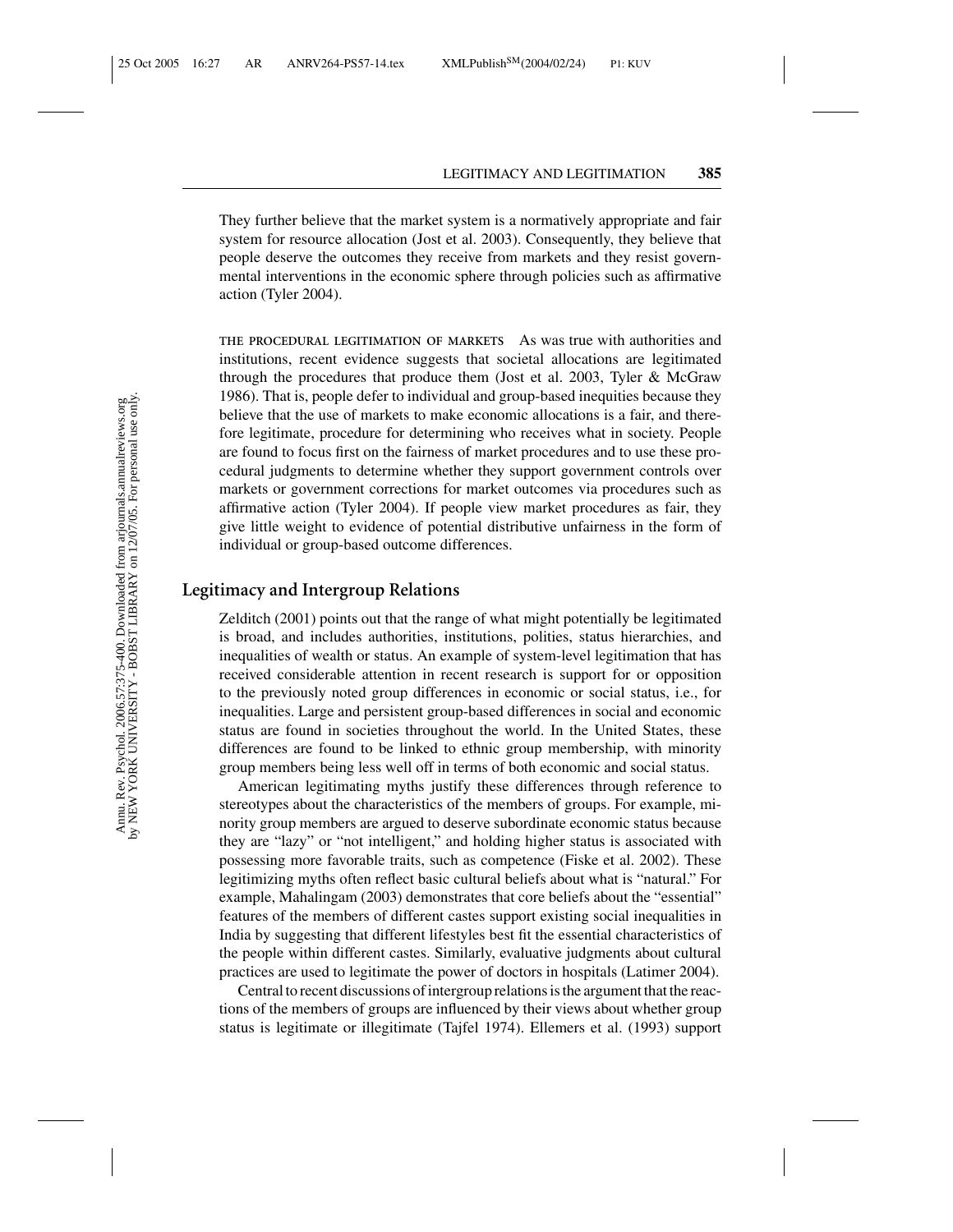this by demonstrating that low-status group members view their low status as more acceptable and identify more strongly with the low-status group when they judge status to be the result of a legitimate procedure for allocating people into groups. Additionally, when the assignment of low status to a group is illegitimate, people within the low-status group are dissatisfied with the position of their group and show competitive behavior toward the other group.

Other studies suggest that high-status group members may also be influenced by perceived legitimacy, with those who view their high status as illegitimate being less likely to engage in discrimination toward low-status group members (Turner 1999). Recent experimental research confirms that illegitimacy judgments increase people's tendency to express bias toward the members of other groups (Hornsey et al. 2003). And Levin et al. (2002) show that among low-status group members, ideologies justifying inequality are linked to favoring the high-status group only when status differences are viewed as legitimate.

In the context of American intergroup relations, Major (1994) argues that the degree to which people view existing social arrangements as legitimate is central to their reaction to those arrangements. If race-based discrepancies in outcomes are viewed as legitimate, people do not take action. If they are not, they lead to anger and to various forms of social action. Major (1994) further argues that people "tend to legitimate the status quo, even when it is disadvantageous to the self" (p. 309). They do so through the manner in which they structure their attributions for the causes of success and failure. For example, people locate cause in people, rather than in social systems; view themselves as having exaggerated control over their own outcomes; and believe that the world is a just place in which people get the outcomes they deserve. Major refers to these beliefs as legitimizing myths because they legitimate the existing social system.

In more recent research, it has been shown that legitimacy of group status leads differences in ability among groups to be less threatening. Schmader et al. (2001) examine the tendency of people to devalue a domain in response to information that their group is worse in that domain than another, higher-status, group. They found that when group status is legitimate, those in a low-status group do not devalue a domain because a legitimately higher-status group is better at it than their group is. When group status is illegitimate, they do. Similarly, when differences in group status are legitimate, people are less likely to interpret the negative outcomes they receive from high-status group members as reflecting discrimination (Major et al. 2002). Hence, when the high-status group holds its status legitimately, its attributions and actions are less threatening to low-status group members. Similar findings emerge in a study of nation-based soccer teams in Europe (Leach et al. 2003).

Major & Schmader (2001) also argue that legitimacy shapes the motivations that are engaged when people are involved in understanding the social world. When the system is legitimate, people are motivated to interpret their experiences in ways that justify existing conditions, finding reasons for the appropriateness of existing social arrangements. Hence, they do not attribute responsibility to factors such as discrimination that undermine the perception that the system is just. When the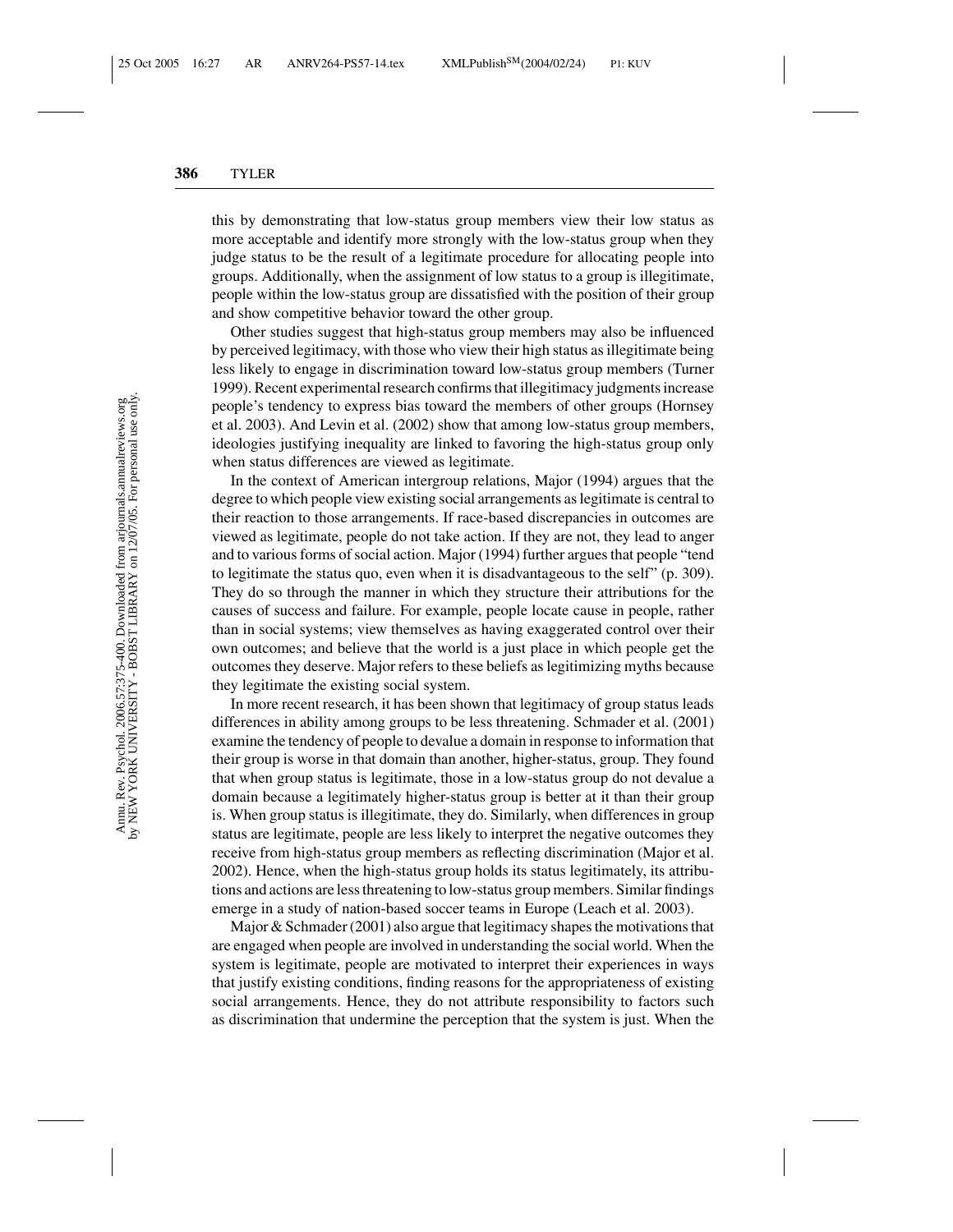system is not legitimate, on the other hand, people are motivated by ego-defensive attributions, i.e., they seek to protect their sense of self and their feelings of selfworth, and they are more likely to engage in system-based attributions such as discrimination. Hence, the existence of legitimacy leads to event interpretations that provide further support for the status quo, whereas an illegitimate system encourages patterns of attribution that further undermine legitimacy.

Recent studies provide insights into the origin of perceptions of the legitimacy of group status. Weber et al. (2002) use both laboratory and field studies to demonstrate that groups that view their status as linked to holding distinct prototypical attributes are more likely to view group differences as legitimate, and to feel less guilt about their advantages. For example, the members of the dominant group may be viewed as prototypically hard working. In contrast, those lacking in such legitimacy for their status show more guilt about their advantages, as well as displaying more negative intergroup attitudes. These findings suggest that increasing the perceived prototypicality of subgroup norms is one approach to improving the legitimacy of subgroups.

A meta-analysis of the influence of membership in high-status groups finds that reactions to high-status group membership consistently are shaped by assessments of the legitimacy or illegitimacy of that status (Bettencourt et al. 2001). Highstatus group members identify more with their in-group than do low-status group members when group status is legitimate, but not when it is illegitimate. Further, on relevant dimensions, favorable in-group bias and unfavorable out-group bias is stronger among high-status groups when group differences are legitimate. In other words, people in high-status groups are more likely to think in self-serving ways when their high status is legitimate.

The psychological dynamics of high- and low-status groups are further developed in social dominance theory (Sidanius & Pratto 1999). According to social dominance theory, the struggle for status among groups is played out through competition to gain acceptance for ideologies that support or undermine the legitimacy of the status of dominant and subordinate groups. Dominant groups encourage the acceptance of hierarchy-enhancing ideologies that legitimate their dominant status, whereas subordinate groups support hierarchy-attenuating ideologies, which endorse greater equality among groups. In addition, because dominant groups control existing social institutions, those institutions act in ways that support and maintain existing group-based inequality, such as advocating hierarchy-enhancing policies (Sidanius et al. 2001, 2004; Sidanius & Pratto 1999, ch. 5–8). Not all institutions support the status quo. Some institutions, for example, universities, are hierarchy attenuating, i.e., they act in ways that undermine existing group-based inequalities.

A key empirical argument developing from social dominance theory is that those people who are more highly motivated to accept group-based dominance will be more accepting of ideologies that legitimate existing group-based inequality. The desire to accept group-based dominance is indexed by social dominance orientation.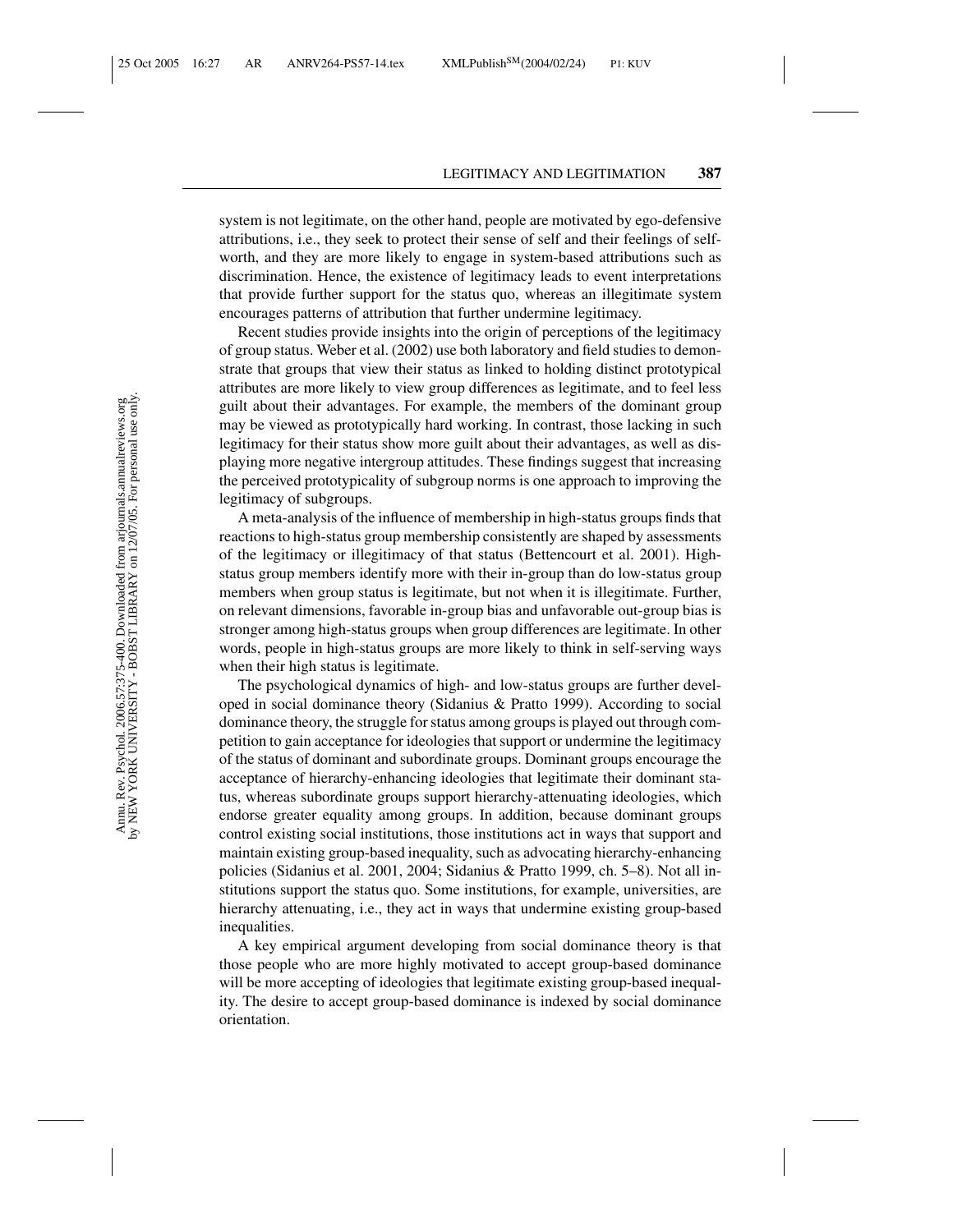Further, the social roles to which individuals are drawn will be shaped by their social dominance orientation. Those high in social dominance orientation will be more accepting of legitimating myths and more likely to be found in institutional roles that involve supporting the status quo—for example, the role of a police officer (Dambrun et al. 2002, Pratto et al. 1997, Sidanius et al. 1994). Opposition to social dominance leads to support for antisystem roles, such as radical, terrorist, and college professor (Levin et al. 2003). Recent research suggests that this occurs both because people self-select into roles consistent with their ideologies (Sidanius et al. 2003) and because people are socialized by the institutions that they join (Sinclair et al. 1998).

Two additional mechanisms are also proposed. One is institutional selection, with people whose ideologies match their institution's objectives receiving higher institutional rewards (Pratto et al. 1997). The other is differential attrition, with those whose values conflict with institutional objectives hypothesized to be more likely to drop out of the institution (van Laar et al. 1999).

Using data collected in the National Election Study, Federico & Sidanius (2002) explore the influence of political sophistication on the relationship between prejudice and attitudes toward affirmative action. The authors argue that the desire of whites to maintain group-based advantages by acting on legitimating stereotypes that support the dominance of their group (i.e., prejudice) conflicts with the American ideal that racial equality is a key element of the American creed. They explore whether respondents who are more sophisticated and more aware of this conflict are less able to maintain legitimating myths supporting their group's interests, and therefore show a weaker influence of legitimating stereotypes (prejudice) on their policy views about affirmative action. Their findings suggest that sophistication does not change the relationship between prejudice and policy support, with whites at all levels of political sophistication showing a similarly strong influence of their legitimating stereotypes on their policy positions (also see Sidanius et al. 1996).

The suggestion that people are motivated to justify the current social system is also a key hypothesis of system justification theory. System justification theory focuses directly on the argument that stereotyping is a form of system justification through which existing social arrangements are legitimated by reference to the characteristics of different groups (Jost & Banaji 1994). For example, the members of dominant groups are viewed as intelligent and hard working, which justifies their possession of economic wealth and social status, whereas the portrayal of subordinate group members as lazy and weak seems to justify their lack of possession of wealth and status. More generally, the theory focuses on "systemjustification [as] the psychological process by which existing social arrangements are legitimized, even at the expense of personal and group interest" (Jost & Banaji 1994, p. 2), and the authors note that "stereotypes serve for their adherents the function of preserving the status quo" (p. 10).

Studies support this argument by showing that if people are primed with social status information, they develop stereotypes to justify that social ordering (Jost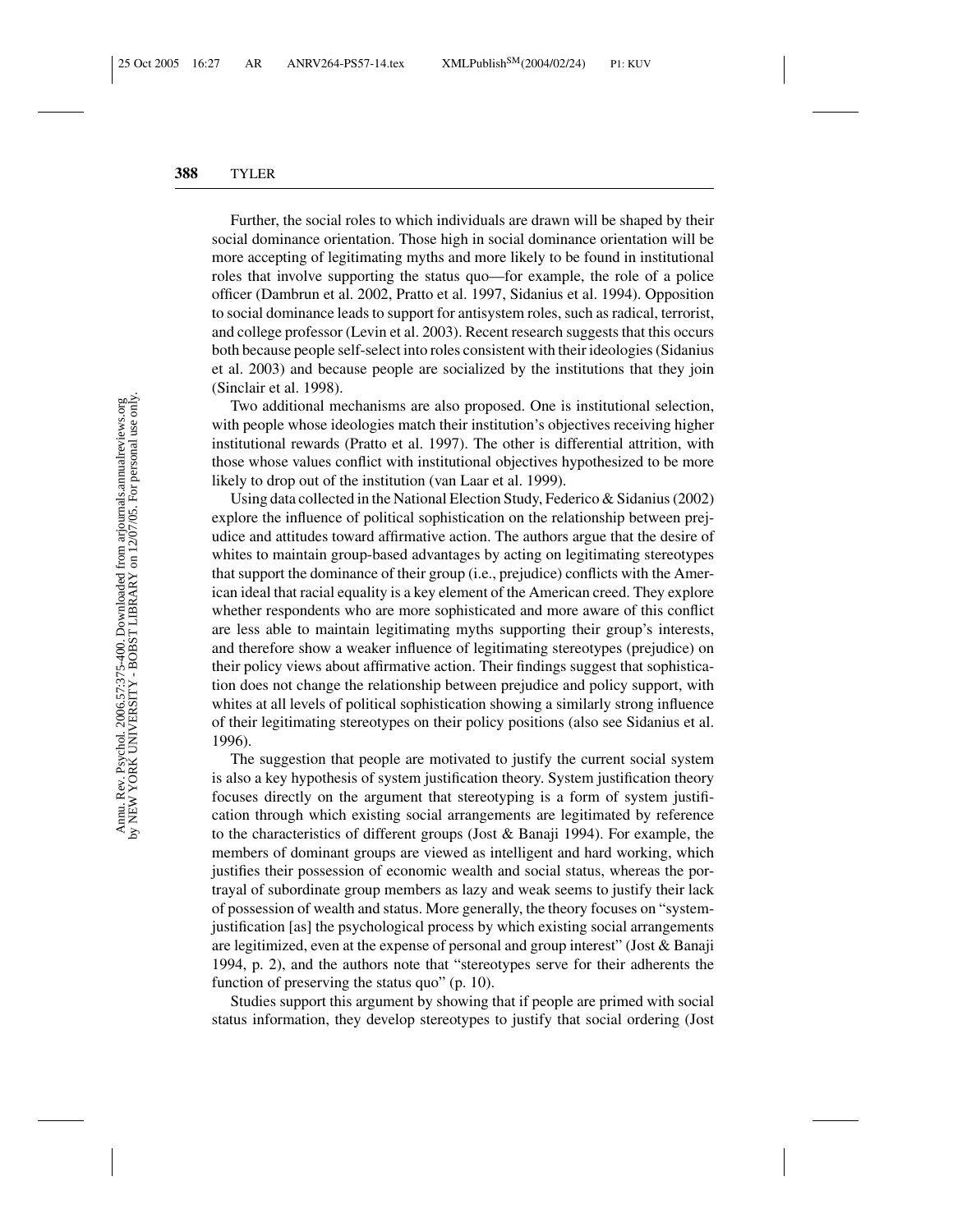2001, Jost & Burgess 2000, Jost et al. 2001). Most recently, studies of implicit attitudes suggest that both the members of disadvantaged and advantaged groups show evidence of such justifications. The members of disadvantaged groups are found to exhibit favoritism toward other groups (i.e., the advantaged), especially on implicit measures that minimize self-presentational issues. Members of advantaged groups, in contrast, are found to exhibit favoritism toward their own group (the advantaged) on implicit measures. Hence, both the advantaged and the disadvantaged support stereotypes justifying the position of the advantaged in studies using measurement strategies designed to minimize social desirability in responding (Jost et al. 2004).

Recent research argues for a more nuanced view of stereotypes by suggesting that both the advantaged and the disadvantaged will be stereotyped in ways that are favorable in some respects, but that also support existing social arrangements (Kay & Jost 2003). For example, the disadvantaged are presented as poor but happy, whereas the advantaged are depicted as rich but miserable. Similarly, men are viewed as agentic but not communal, whereas women are viewed as communal, but not agentic (Jost & Kay 2005). These complementary stereotypes "psychologically offset the one-sided advantage of any single group and contribute to an image of society in which everyone benefits through a balanced dispersion of benefits" (Jost & Kay 2005, p. 498; also see Kay et al. 2005). This argument is also made by Glick & Fiske (2001), who suggest the importance of "ambivalent" stereotypes that combine both positive and negative characteristics when describing out-groups.

Other types of research also support the basic argument that people are motivated to justify or legitimate the status quo. For example, Robinson & Kray (2001) show that those defending the status quo make little cognitive effort to understand the arguments of those urging changes, leading to frequent misinterpretations of their arguments. In addition, when people make arguments that challenge a person's representations of the status quo, they are more likely to be perceived to be acting out of personal self-interest (O'Brien & Crandall 2005). Finally, people are found to be motivated to believe that (1) existing social arrangements are just; (2) they have not personally suffered from discrimination; and (3) harboring emotions such as resentment is socially inappropriate (Olson  $\&$  Hafer 2001). These cognitive and motivational factors generally encourage deference to existing social conditions.

**WHY ARE PEOPLE MOTIVATED TO ENGAGE IN SYSTEM JUSTIFICATION?** Studies suggest that system-justifying ideologies decrease anxiety, uncertainty, guilt, frustration, and dissonance, and increase satisfaction with one's situation in life (Jost & Hunyady 2002). Interestingly, this is true for both the disadvantaged and the advantaged (Chen & Tyler 2001). Although research has focused upon the reactions of the disadvantaged to their plight, theories of justice suggest that those who have "too much" also have a psychological problem to resolve. Studies of the advantaged suggest that they are also motivated to create "legitimizing myths" to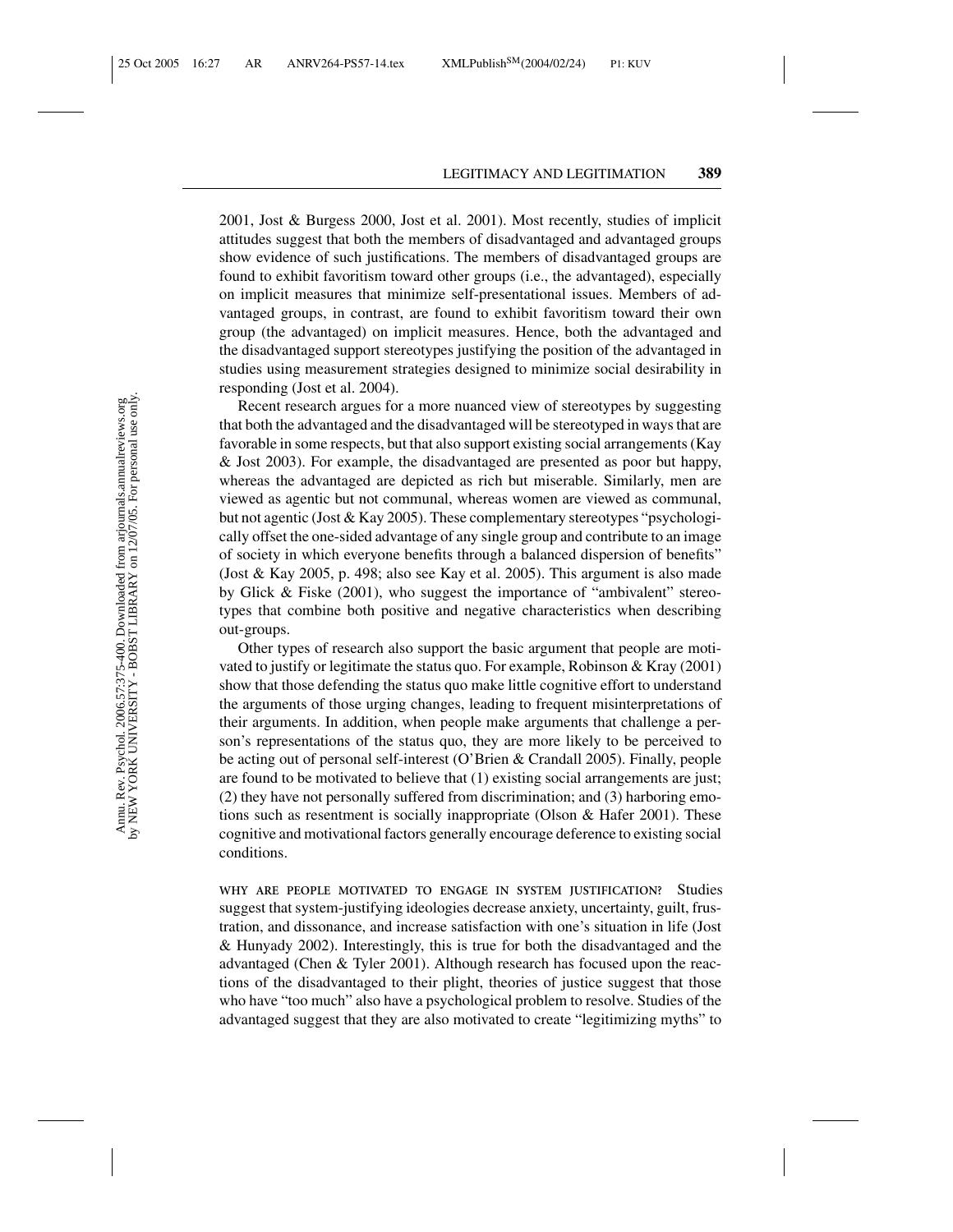make their advantaged status seem appropriate (Chen & Tyler 2001). For example, those who attain their positions through family connections often create periods of "internship" that allow them to legitimize their subsequent rapid advance to the top of family firms, whereas those who gain admission to elite colleges through legacy admissions try to cloak such procedures in a merit-based framework. This idea is captured very well in the comment that "Some people are born on third base and go through life thinking they hit a triple" (Switzer 2005).

These findings suggest that the motivation to justify is a general one, with justifications of one's position serving palliative psychological functions for both the advantaged and the disadvantaged. Among the advantaged, one consequence of such justifications is diminished support for both social change and assistance to the disadvantaged. If, after all, the advantaged believe that they made it on their own, then they might reasonably expect others to do the same.

## **Distinguishing Legitimacy from Morality**

Legitimacy is an internal value that is linked to personal feelings of obligation and responsibility to others. In these ways, it is similar to the moral values that are also an internal motivational guide to behavior. The influence of moral values upon behavior is like the influence of legitimacy in that both are internalized values that are taken on by individuals as a personal responsibility—i.e., to obey legitimate authorities and to act in ways consistent with personal moral values.

Although legitimacy and morality are similar in many ways, they are also clearly differentiable. Legitimacy is a perceived obligation to societal authorities or to existing social arrangements. Moral values are personal standards to which people attempt to align their behavior. Often moral values and legitimacy work together. For example, with most everyday laws, people obey the law because they feel that they ought to obey legitimate authorities and because they believe that the conduct prohibited by law is morally wrong (Tyler 1990, 2003). However, they do not always work in concert. In his work on obedience to authority, Kelman argues that morality operates as a check against following immoral orders given by legitimate authorities (Kelman & Hamilton 1989). He finds that when people deal with legitimate authorities, they authorize those authorities to make decisions about what is right and wrong. Hence, they suspend their normal motivation to keep their behavior in line with their moral values. In settings of this type, only legitimacy shapes behavior.

Recent studies suggest that people's moral values also shape their reactions to rules (Darley et al. 2003) and to public authorities such as the police (Sunshine  $\&$ Tyler 2003a). Past studies show that people follow rules when they think those rules accord with their moral values (Robinson & Darley 1995). Recent studies indicate that people's views about appropriate sentencing decisions in criminal cases are driven by their morally based desire to give wrongdoers the punishment they deserve, and not by the instrumental goal of preventing future criminal activity either by the criminals themselves or by others whose actions might be shaped by the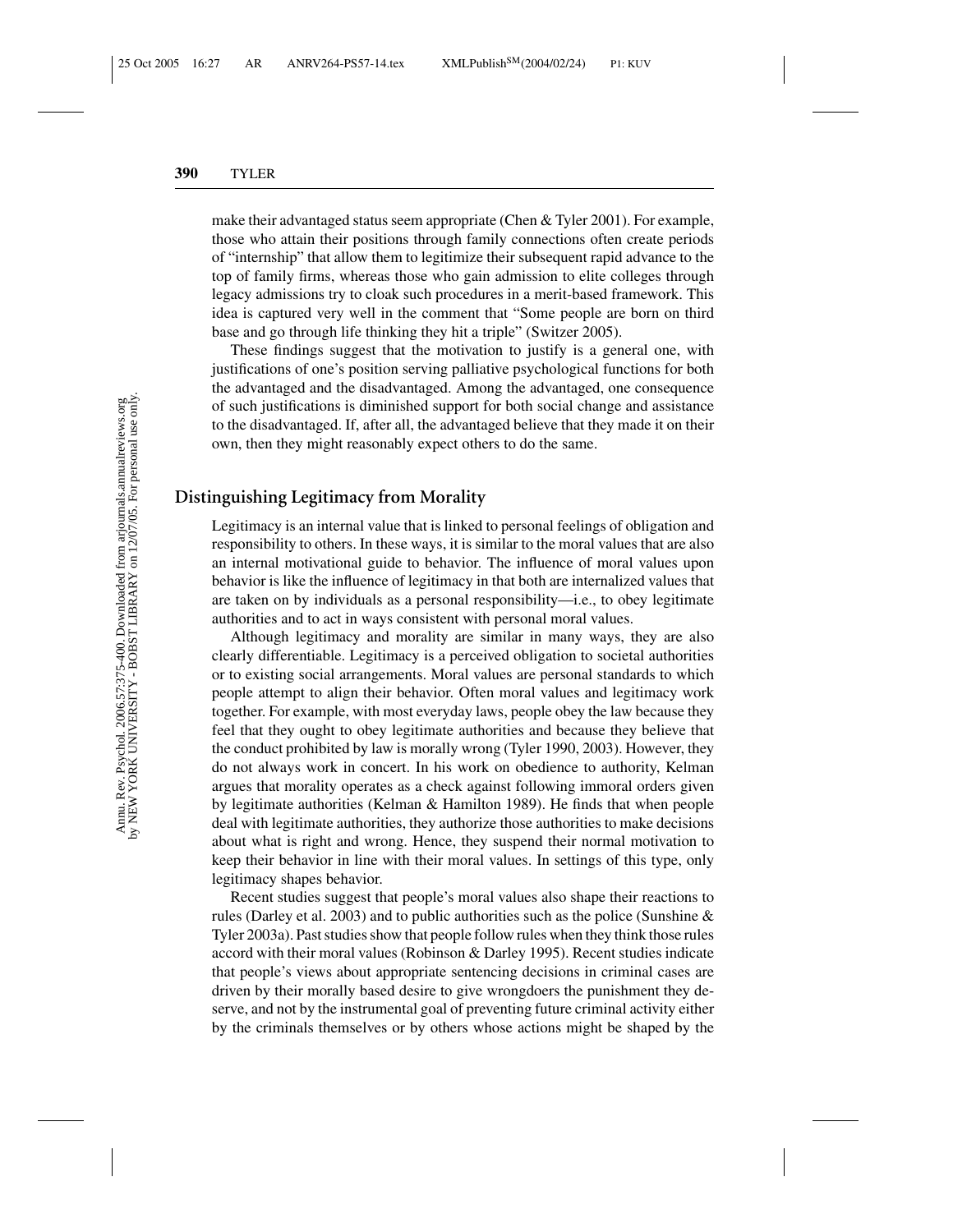punishment the criminal receives. People punish based upon the moral wrong reflected by the level and type of crime committed (Carlsmith et al. 2002, Darley et al. 2000).

## **The Normative Status of Legitimacy**

Past social psychological research has focused on legitimacy as a form of influence and has explored when legitimacy shapes people's thoughts, feelings, and behavior. However, the recent emphasis of legitimacy research on societal-level institutions highlights the importance of social theories in shaping the normative perspective that is taken on legitimacy as a topic of study. That perspective, of necessity, must be rooted in political and sociological theories about the social nature of societies (Parkin 1972).

The views of the classic social theorists already noted are linked to the underlying assumptions of "consensus" views of society (Dahl 1956, Easton 1965, Lipset 1959, Parsons 1967, Sears 2003). Those views argue that all members of society benefit from the social and political stability that is facilitated by widespread beliefs that existing authorities and institutions are legitimate. Hence, there is no fundamental societal conflict underlying the study of legitimacy. Legitimacy is a valuable attribute for an institution if it promotes acceptance of its decisions and the rules it promulgates, and stability and institutional effectiveness are virtues that benefit all members of society.

The primary question of concern from a consensus perspective has been when and to what degree legitimacy actually shapes behavior—i.e., does legitimacy work as an influence strategy? The focus of rational actor models on the influence of rewards and punishment on behavior has led an emphasis in recent years on those instrumental factors rather than upon the development and maintenance of values such as legitimacy as part of an overall model of governance linked to political culture (Green & Shapiro 1994). Writers in an earlier era argued that the key to a stable society was the widespread development of such supportive values (Easton 1965), leading to a focus in earlier research on the socialization of values such as legitimacy and support for legal and political authority (Easton & Dennis 1969, Hess & Torney 1967, Hyman 1959, Sears 1975).

An alternative view of the society develops from conflict theories of society, models rooted in Marxism (Parkin 1972), but equally consistent with both realistic group conflict theory (Taylor & Moghaddam 1994) and social identity theory (Hogg & Abrams 1988). These models argue that groups within society are in conflict over valued resources and favored identities. Each group seeks to gain dominance over others, with the result that institutional arrangements and legitimizing ideologies favoring one group are often not beneficial to those within other groups.

This view of society leads to the argument that the process of legitimation favors the dominant group over others. It is not in the interest of subordinate groups to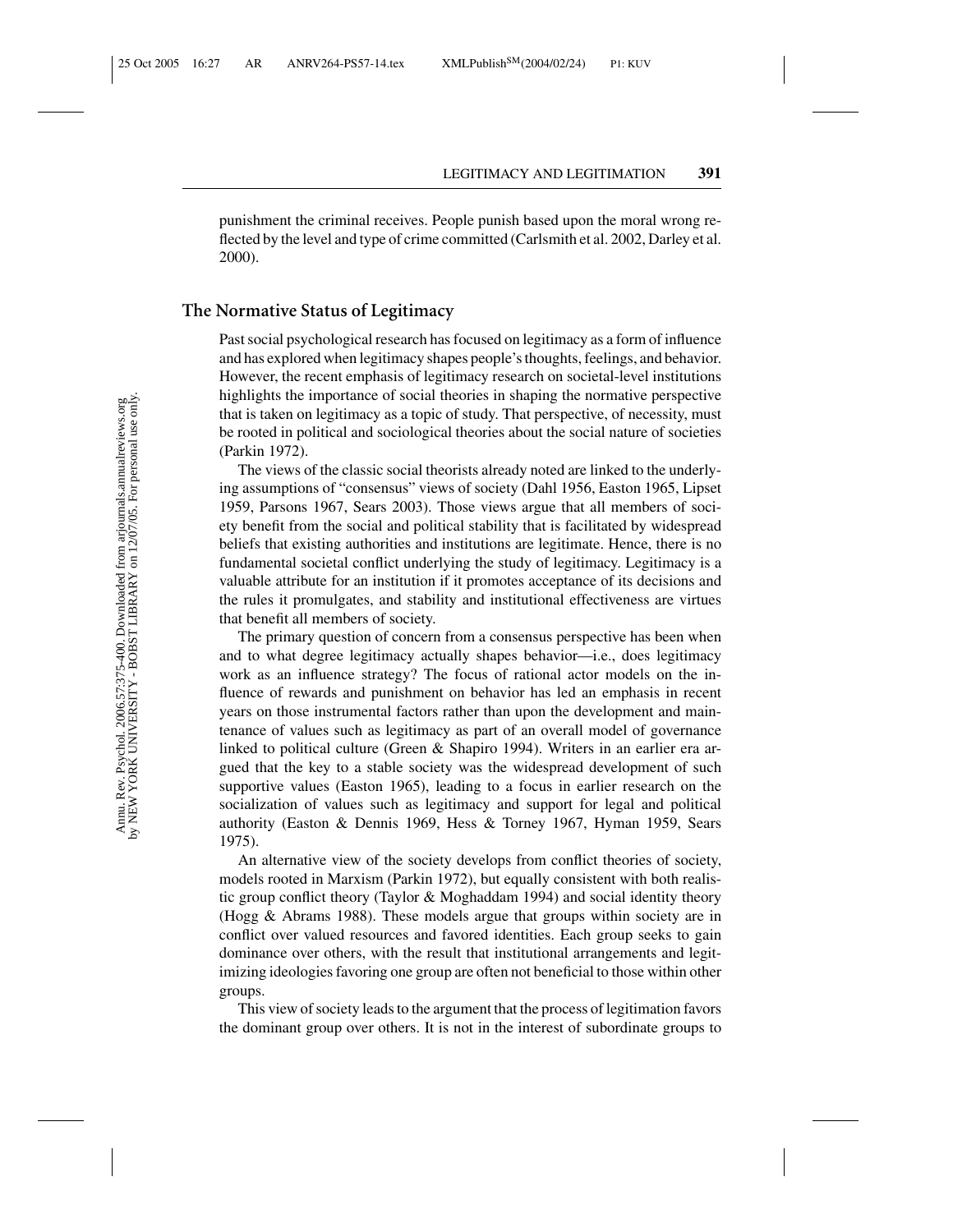defer to the authorities and institutions that dominant groups have created to serve their interests. Hence, from this perspective, widespread deference to legitimate authorities is beneficial only to those in the dominant group who seek to perpetuate their privileges by using their hegemonic control over culture to create ideologies, myths, and rituals that legitimate their favored position. Subordinate groups would be better off rejecting existing authorities and institutions and challenging the status quo by seeking social change (Tyler & McGraw 1986).

Such conflict-based models of society underlie many of the contributions to a recent volume on the psychology of legitimacy (Jost & Major 2001). In a review of this work, Sears argues that "The idealistic hope behind much of [the work in this volume] is that subordinate groups will see through the illusory legitimizing myths fostered by dominant groups to a 'true' consciousness more in harmony with their own real interests, and will then mobilize collectively to pursue them" (Sears 2003, p. 320).

As the literature reviewed suggests, there is substantial evidence that legitimacy encourages a wide variety of forms of public cooperation in many, but clearly not all, social settings. In particular, those who support authorities and institutions defer to their decisions and to the policies and rules they create (Elsbach 2001, Tyler 2001, Tyler & Huo 2002). Hence, the central empirical premise of legitimacy is well supported—legitimacy is an effective influence strategy—and those who view system stability as a valuable attribute can and do benefit when they are able to create and maintain this supportive value. Therefore, the question of how to view these findings is a socially important one. Consensus theorists regard them as positive, conflict theorists as disturbing.

One approach to reconciling these different approaches to legitimacy lies in understanding how legitimacy is created and maintained. The findings reviewed consistently suggest that the legitimacy of authorities and institutions is linked to the fairness of the procedures by which they exercise their authority. Hence, the pursuit of public support requires institutions and authorities to adhere to lay principles of procedural justice. The effort to create and maintain legitimacy, in other words, leads institutions to have a focus upon those who are being led, and their conceptions of justice and fairness. Widespread legitimacy will exist only when the perspectives of everyday members are enshrined in institutions and in the actions of authorities. This suggests that a focus on legitimacy empowers the members of organizations and societies.

The risk, pointed to by conflict theorists, is that justice judgments themselves will be the result of "false consciousness," with the members of subordinate groups adopting the legitimating myths put forward by the dominant class (Fox 1999, Haney 1991). An example of this type of myth acceptance has been noted already in research on economic markets. Belief in the procedural justice of markets is widespread within American society, even among those who benefit the least from their operation (Jost et al. 2003). Further, this belief generally is not influenced by evidence that the market operates in ways that lead to wide group-based differences in economic outcomes (Tyler 2004). These results are consistent with the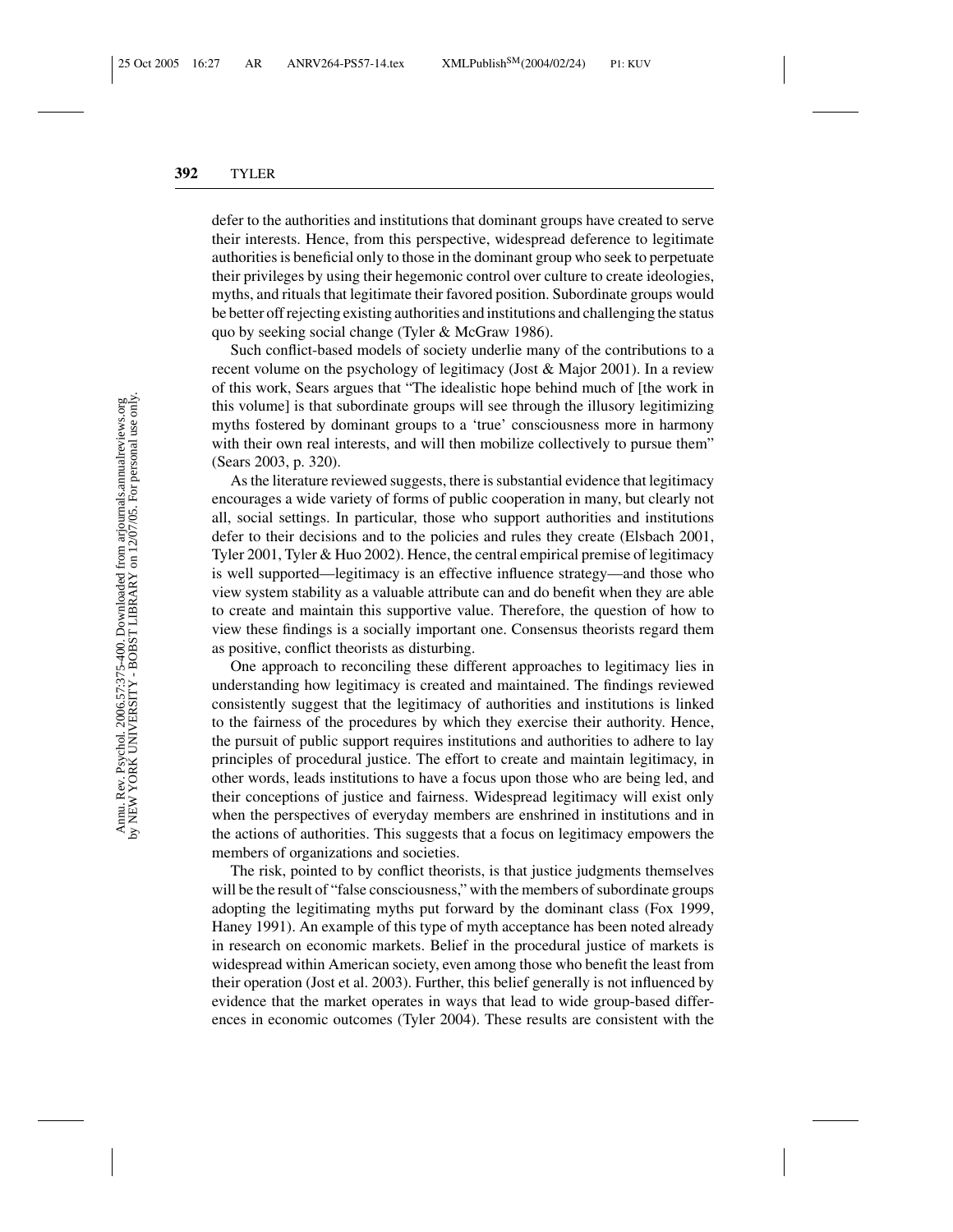argument that in at least some instances the justice judgments shaping assessments of legitimacy may reflect the perspective of a particular social group. The extent to which this is the case awaits future research.

#### **Overview**

The idea of legitimacy has a long history within social thought and is important across the social sciences. The research reviewed shows the breadth of recent research on legitimacy and the depth of support for the basic argument of legitimacy theory. The concept of legitimacy is an ancient one, and the contribution of recent research is to test empirically its utility in a variety of social settings.

Consistent with the arguments of legitimacy theory, research shows that people are not influenced simply by the possession and use of power. Those authorities who seek to lead groups through incentives and/or coercion find it difficult to shape behavior effectively through these mechanisms, and they have difficulty creating and maintaining their influence over others. Therefore, those leading groups, organizations, and societies benefit when they have legitimacy among the members of their groups. Leaders have legitimacy when people view their authority as being appropriate and proper, with the consequence that they feel obligated to defer to the decisions made by leaders with legitimacy and the policies and rules they create.

What are the implications of the empirical findings outlined in this chapter? Dominant models of social control currently focus upon two ways that authorities can gain cooperation from the public. One way is via the threat of punishment, which promotes rule following. The other is via demonstrating competence in managing community problems, which encourages the public to help authorities. However, research findings are not consistent with these models. For example, the police have made dramatic improvements in the objective quality of their performance in recent decades, but that has not led to increases in public support for the police (National Research Council 2004, Skogan & Meares 2004). Why not? Because research suggests the public primarily views the police as legitimate, and cooperates with the police, when they experience the police as exercising their authority fairly. Hence, changes in the objective performance of the police in the control of crime and disorder do not strongly connect with public cooperation. For the police to gain cooperation, they need to focus on the fairness of police procedures, since fairer procedures would increase police legitimacy (Tyler 2004a). Similar arguments apply to the courts (Tyler 2001).

This review of recent research further suggests that legitimacy is important far beyond the prototypical case in which people defer to particular decisions made by authorities or rules created by institutions. The development of legitimizing myths that legitimate social arrangements is ubiquitous through society and is found with the justification of mechanisms for allocating economic and social status as well as with group-based differences in economic and social status. A number of studies in recent years document the pervasiveness and importance of the human desire to make sense of existing social arrangement by endowing those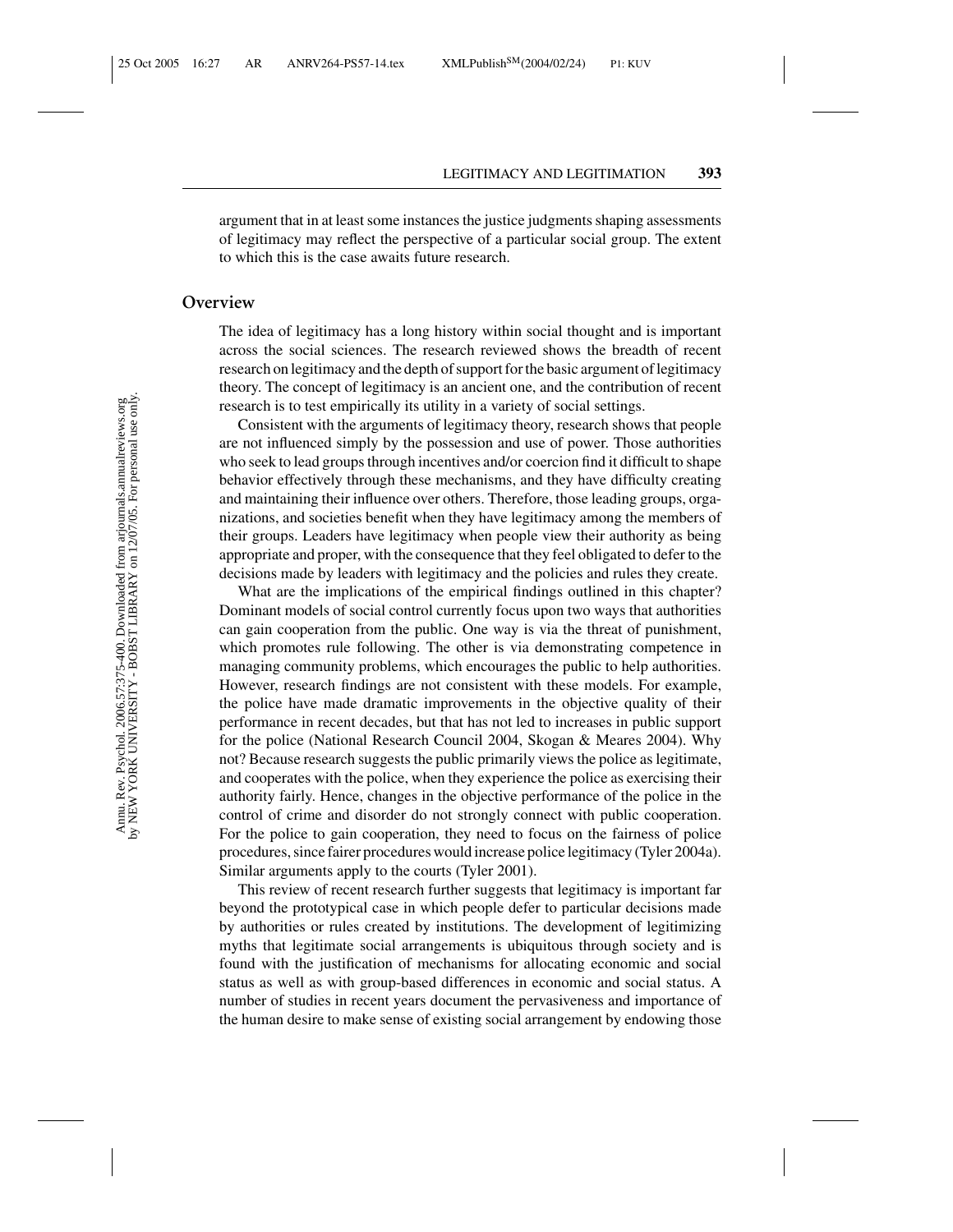arrangements with the assessment that they are appropriate and reasonable. This motivation is found among those who benefit from and, more paradoxically, those who are disadvantaged by those arrangements.

Finally, research also suggests what creates and sustains legitimacy. Authorities and institutions are legitimated by the manner in which they make decisions and exercise authority. Unlike a more instrumental perspective, which suggests that authorities gain influence over others when they can either deliver desired outcomes or credibly threaten others with harm, recent research demonstrates that people's deference to others is also based upon factors other than the ability to deliver rewards or punishments. To at least some extent, legitimacy derives from judgments about how those others exercise authority, judgments not based upon the favorability or even the fairness of the decisions the authorities make, but upon beliefs about what are fair or ethical procedures for exercising authority. Hence, the exercise of authority via fair procedures legitimates that authority, and encourages voluntary deference.

#### **ACKNOWLEDGMENTS**

I thank Naomi Ellemers, Susan Fiske, John Jost, Brenda Major, and Jim Sidanius for comments on a draft of this chapter.

#### **The** *Annual Review of Psychology* **is online at http://psych.annualreviews.org**

#### **LITERATURE CITED**

- Ambrose ML. 2002. Contemporary justice research. *Organ. Behav. Hum. Decis. Process.* 89:803–12
- Bansal P, Clelland I. 2004. Talking trash: legitimacy, impression management, and unsystematic risk in the context of the natural environment. *Acad. Manage. J.* 47:93– 103
- Baum J, Oliver C. 1991. Institutional linkages and organizational mortality. *Admin. Sci. Q.* 36:187–218
- Beetham D. 1991. *The Legitimation of Power*. Atlantic Highlands, NJ: Humanities
- Bettencourt BA, Dorr N, Charlton K, Hume DL. 2001. Status differences and in-group bias. *Psychol. Bull.* 127:520–42
- Blader S, Tyler TR. 2003. A four-component model of procedural justice: defining the meaning of a "fair" process. *Personal. Soc. Psychol. Bull.* 29:747–58
- Carlsmith KM, Darley JM, Robinson PH. 2002.

Why do we punish? *J*. *Personal. Soc. Psychol.* 83:284–99

- Carpini MXD, Cook FL, Jacobs LR. 2004. Public deliberation, discoursive participation, and citizen engagement. *Annu. Rev. Polit. Sci.* 7:315–44
- Chen E, Tyler TR. 2001. Cloaking power: legitimizing myths and the psychology of the advantaged. In *The Use and Abuse of Power*, ed. JA Bargh, AY Lee-Chai, pp. 241–61. Philadelphia: Psychol. Press
- Cialdini RB, Goldstein NJ. 2004. Social influence: compliance and conformity. *Annu. Rev. Psychol.* 55:591–621
- Clawson RA, Kegler ER, Waltenberg EN. 2001. The legitimacy-conferring authority of the U.S. Supreme Court. *Am. Polit. Res.* 29:566– 51
- Cohen Charash Y, Spector PE. 2001. The role of justice in organizations. *Organ. Behav. Hum. Decis. Process.* 86:278–321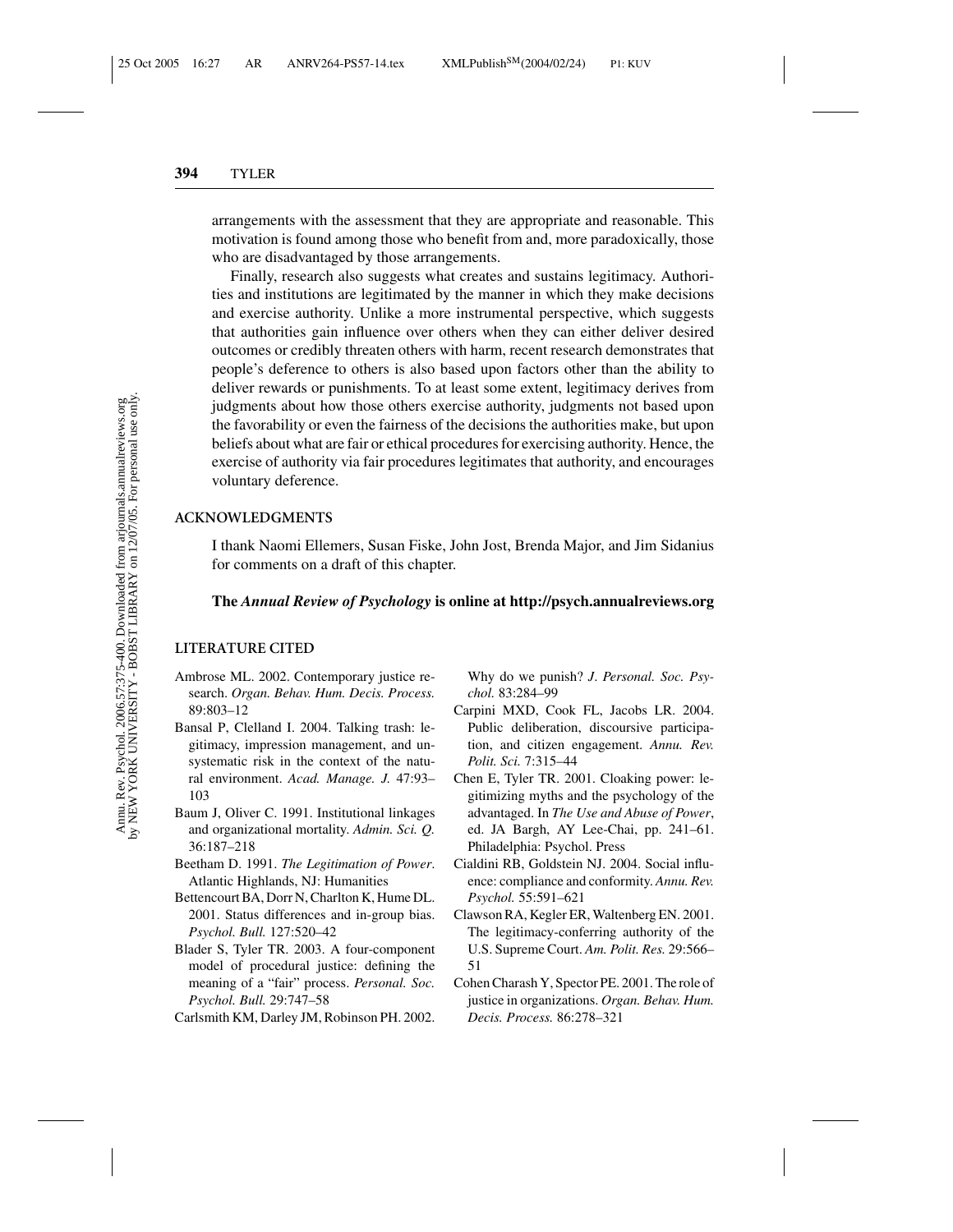- Cohen Charash Y, Spector PE. 2002. Erratum to the role of justice in organizations. *Organ. Behav. Hum. Decis. Process.* 89:1215
- Cohn ES, White SO, Sanders J. 2000. Distributive and procedural justice in seven nations. *Law Hum. Behav.* 24:553–79
- Colquitt JA, Conlon D, Wesson M, Porter COL, Ng KL. 2001. Justice at the millennium: a meta-analytic review of 25 years of organizational justice. *J. Appl. Psychol.* 86:425–45
- Colquitt JA, Greenberg J, Zapata-Phelan CP. 2005. What is organizational justice? A historical overview. In *Handbook of Organizational Justice*, ed. J Greenberg, JA Colquitt, pp. 3–58. Mahwah, NJ: Erlbaum
- Dahl R. 1956. *A Preface to Democratic Theory*. Chicago: Univ. Chicago Press
- Dambrun M, Guimond S, Duarte S. 2002. The impact of hierarchy-enhancing vs. hierarchyattenuating academic majors on stereotyping. *Curr. Res. Soc. Psychol.* 7:114–36
- Darley JM, Carlsmith KM, Robinson PH. 2000. Incapacitation and just deserts as motives for punishment. *Law Hum. Behav.* 24:659–83
- Darley JM, Tyler TR, Bilz K. 2003. Enacting justice: the interplay of individual and institutional perspectives. In *The Sage Handbook of Social Psychology*, ed. MA Hogg, J Cooper, pp. 458–76. London: Sage
- DeCremer D, Tyler TR. 2005. Managing group behavior: the interplay between procedural justice, sense of self, and cooperation. In *Advances in Experimental Social Psychology*, ed. M Zanna, pp. 151–218. New York: Academic
- DeCremer D, van Knippenberg D. 2002. How do leaders promote cooperation? The effects of charisma and procedural fairness. *J. Appl. Psychol.* 87: 858–66
- Dye T. 1990. *The Political Legitimacy of Markets and Governments*. Greenwich, CT: JAI
- Easton D. 1965. *A Systems Analysis of Political Life*. Chicago: Univ. Chicago Press
- Easton D, Dennis J. 1969. *Children in the Political System*. Chicago: Univ. Chicago Press
- Ellemers N, Spears R, Doosje B. 2002. Self and social identity. *Annu. Rev. Psychol.* 53:161– 86
- Ellemers N, Wilke H, van Knippenberg A. 1993. Effects of the legitimacy of low group or individual status on individual and collective status-enhancement strategies. *J. Personal. Soc. Psychol.* 64:766–78
- Elsbach KD. 2001. The architecture of legitimacy: constructing accounts of organizational controversies. See Jost & Major 2001, pp. 391–415
- Elsbach KD, Sutton RI. 1992. Acquiring organizational legitimacy through illegitimate actions. *Acad. Manage. J.* 35:699–738
- Espeland WN, Stevens ML. 1998. Commensuration as a social process. *Annu. Rev. Sociol.* 24:313–43
- Farnsworth SJ. 2003. Congress and citizen discontent: public evaluations of the membership and one's own representative. *Am. Polit. Res.* 21:66–80
- Federico C, Sidanius J. 2002. Sophistication and the antecedents of whites' racial policy attitudes. *Public Opinion Q.* 66:145–76
- Fiske ST, Cuddy AJC, Glick P, Xu J. 2002. A model of (often mixed) stereotype content: competence and warmth respectively follow from perceived status and competition. *J. Personal. Soc. Psychol.* 82:878–902
- Ford R, Johnson C. 1998. The perception of power: dependence and legitimacy in conflict. *Soc. Psychol. Q.* 61:16–32
- Fox DR. 1999. Psycholegal scholarship's contribution to false consciousness about injustice. *Law Hum. Behav.* 23:9–30
- French JRP Jr, Raven BH. 1959. The bases of social power. In *Studies in Social Power*, ed. D Cartwright, pp. 150–67. Ann Arbor: Univ. Mich. Inst. Soc. Res.
- Gangl A. 2003. Procedural justice theory and evaluations of the lawmaking process. *Polit. Behav.* 25:119–49
- Gibson JL. 2002. Truth, justice, and reconciliation: judging the fairness of amnesty in South Africa. *Am. J. Polit. Sci.* 46:540–56
- Gibson JL. 2004. *Overcoming Apartheid*: *Can Truth Reconcile a Divided Nation*? New York: Russell Sage Found.
- Gibson JL, Caldiera GA. 2003. Defenders of democracy? Legitimacy, popular acceptance,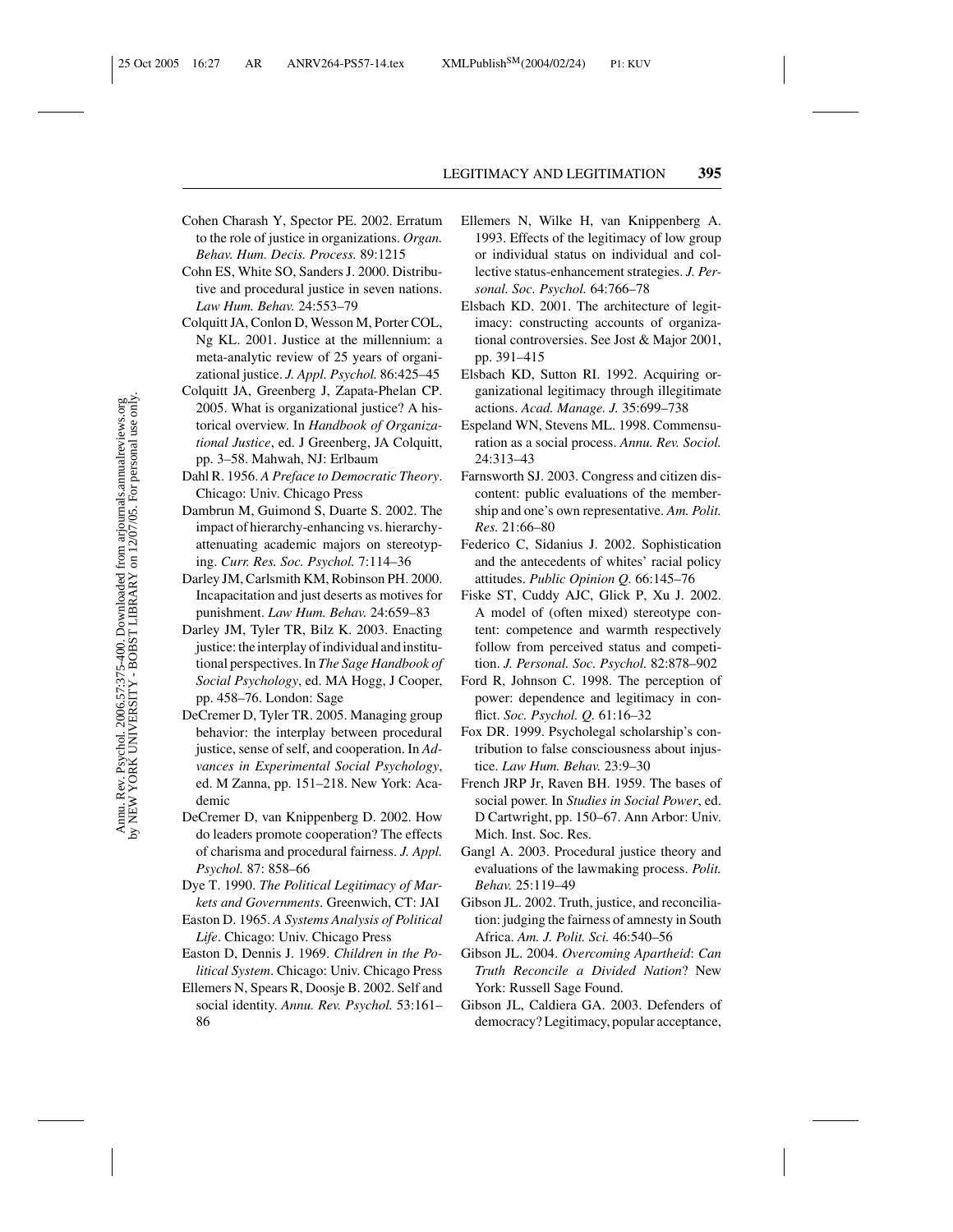and the South African Constitutional Court. *J. Polit.* 65:1–30

- Gibson JL, Caldiera GA, Baird VA. 1998. On the legitimacy of national high courts. *Am. Polit. Sci. Rev.* 92:343–58
- Gibson JL, Caldiera GA, Spence LK. 2003. The Supreme Court and the US Presidential election of 2000: wounds, self-inflicted or otherwise? *Br. J. Polit. Sci.* 33:535–56
- Gibson JL, Caldiera GA, Spence LK. 2005. Why do people accept public policies they oppose? Testing legitimacy theory with a survey-based experiment. *Polit. Res. Q.* In press
- Glick P, Fiske ST. 2001. Ambivalent stereotypes as legitimizing ideologies. See Jost & Major 2001, pp. 278–306
- Gold M. 1999. *The Complete Social Scientist*: *A Kurt Lewin Reader*. Washington, DC: Am. Psychol. Assoc. Press
- Green DP, Shapiro I. 1994. *Pathologies of Rational Choice Theory*. New Haven, CT: Yale Univ. Press
- Haney C. 1991. The 14th amendment and symbolic legality: Let them eat due process. *Law Hum. Behav.* 15:183–204
- Haslam SA. 2004. *Psychology in Organizations*. Thousand Oaks: Sage. 2nd ed.
- Hegtvedt KA, Clay-Warner J, Johnson C. 2003. The social context of responses to injustice: considering the indirect and direct effects of group-level factors. *Soc. Justice Res.* 16:343– 66
- Hegtvedt KA, Johnson C. 2000. Justice beyond the individual: a future with legitimation. *Soc. Psychol. Q.* 63:298–311
- Hess RD, Torney JV. 1967. *The Development of Political Attitudes in Children*. Chicago, IL: Aldine
- Hewstone M, Rubin M, Wills H. 2002. Intergroup bias. *Annu. Rev. Psychol.* 53:575–604
- Hibbing JR, Theiss-Morse E. 2002. *Stealth Democracy*: *Americans' Beliefs About How Government Should Work.* New York: Cambridge Univ. Press
- Hoffman EA. 2005. Dispute resolution in a worker cooperative: formal procedures and procedural justice. *Law Soc. Rev.* 39:51–82
- Hoffman M. 1977. Moral internalization. *Adv. Exp. Soc. Psychol.* 10:85–133
- Hogg MA, Abrams D. 1988. *Social Identifications*: *A Social Psychology of Intergroup Relations and Group Processes*. New York: Routledge
- Hornsey MJ, Spears R, Cremers I, Hogg MA. 2003. Relations between high and low power groups: the importance of legitimacy. *Personal. Soc. Psychol. Bull.* 29:216–27
- Human SE, Provan KG. 2000. Legitimacy building in the evolution of small firm multilateral networks: a comparative study of success and demise. *Admin. Sci. Q.* 45:327–65
- Hurd I. 1999. Legitimacy and authority in international politics. *Int. Organ.* 53:379–408
- Hyman H. 1959. *Political Socialization*: *A Study of the Psychology of Political Behavior.* New York: Free Press
- Jost JT. 2001. Outgroup favoritism and the theory of system justification. In *Cognitive Social Psychology*, ed. G Moskowitz, pp. 89– 102. Mahwah, NJ: Erlbaum
- Jost JT, Banaji MR. 1994. The role of stereotyping in system-justification and the production of false consciousness. *Br. J. Soc. Psychol.* 33:1–27
- Jost JT, Banaji MR, Nosek BA. 2004. A decade of system justification theory. *Polit. Psychol.* 25:881–919
- Jost JT, Blount S, Pfeffer J, Hunyady G. 2003. Fair market ideology: its cognitivemotivational underpinnings. *Res. Organ. Behav.* 25:53–91
- Jost JT, Burgess D. 2000. Attitudinal ambivalence and the conflict between group and system justification motives in lowstatus groups. *Personal. Soc. Psychol. Bull.* 26:293–305
- Jost JT, Burgess D, Mosso CO. 2001. Conflicts of legitimation among self, group, and system: the integrative potential of system justification theory. In *The Psychology of Legitimacy: Emerging Perspectives on Ideology, Justice, and Intergroup Relations*, ed. JT Jost, B Major, pp. 363–90. Cambridge: Cambridge Univ. Press
- Jost JT, Hunyady O. 2002. The psychology of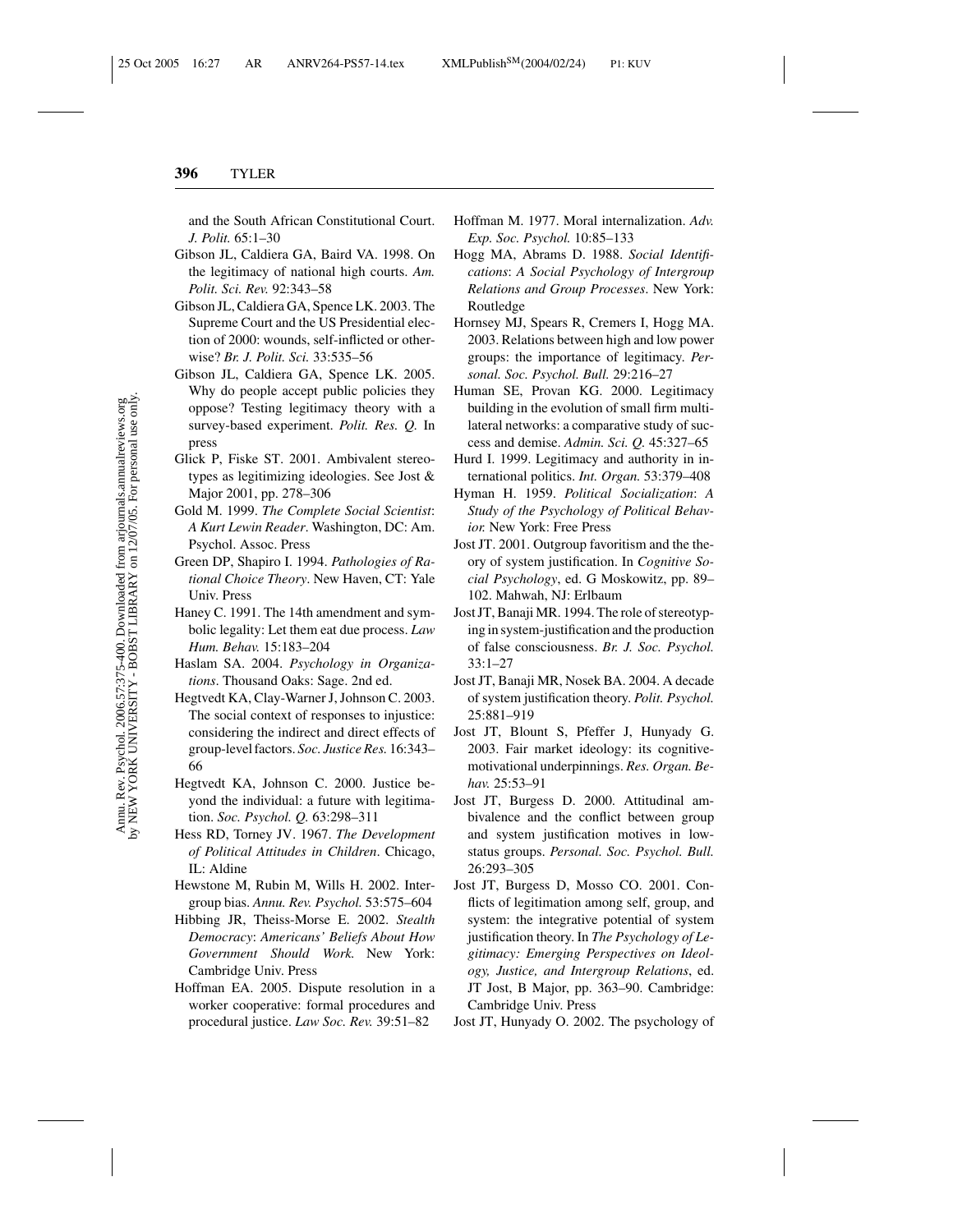system justification and the palliative function of ideology. *Eur. Rev. Soc. Psychol.* 13: 111–53

- Jost JT, Kay AC. 2005. Exposure to benevolent sexism and complementary gender stereotypes. *J. Personal. Soc. Psychol.* 88:498–509
- Jost JT, Major B. 2001. *The Psychology of Legitimacy*: *Emerging Perspectives on Ideology, Justice, and Intergroup Relations*. Cambridge: Cambridge Univ. Press
- Jost JT, Pelham BW, Sheldon O, Sullivan BN. 2003. Social inequality and the reduction of ideological dissonance on behalf of the system. *Eur. J. Soc. Psychol.* 33:13–36
- Kay AC, Jost JT. 2003. Complementary justice: effects of "poor but happy" and "poor but honest" stereotype exemplars on system justification and implicit activation of the justice motive. *J. Personal. Soc. Psychol.* 85:823– 37
- Kay AC, Jost JT, Young S. 2005. Victim derogation and victim enhancement as alternative routes to system justification. *Psychol. Sci.* 16:240–46
- Kershaw TS, Alexander S. 2003. Procedural fairness, blame attributions, and Presidential leadership. *Soc. Justice Res.* 16:79–93
- Keyes CL, Hysom SJ, Lupo KL. 2000. The positive organization: leadership legitimacy, employee well-being, and the bottom line. *Psychol. Manage. J.* 4:143–53
- Kelman HC. 1969. Patterns of personal involvement in the national system: a sociopsychological analysis of political legitimacy. In *International Politics and Foreign Policy*, ed. J. Rosenau, pp. 276–88. New York: Free Press. Rev. ed.
- Kelman HC. 2001. Reflections on social and psychological processes of legitimization and delegitimization. See Jost & Major 2001, pp. 54–76
- Kelman HC, Hamilton VL. 1989. *Crimes of Obedience*. NewHaven, CT: Yale Univ. Press
- King A, Lenox M. 2000. Industry selfregulation without sanctions. *Acad. Manage. J.* 43:698–716
- Kluegel JR, Mason DS. 2004. Fairness matters: social justice and political legitimacy in post-

communist Europe. *Eur. Asia Stud.* 56:813– 34

- Kluegel JR, Smith ER. 1986. *Beliefs About Inequality*. Hawthorne, NY: Aldine de Gruyter
- Konovsky MA. 2000. Understanding procedural justice and its impact on business organizations. *J. Manag.* 26:489–511
- Kostova T, Zaheer S. 1999. Organizational legitimacy under conditions of complexity. *Acad. Manage. Rev.* 24:64–81
- Landsman S. 2003. Lay participation in legal processes and the development of democracy. *Law Polit.* 25:173–78
- Latimer J. 2004. Commanding materials: (re)legitimating authority in the context of multi-disciplinary work. *Sociology* 38:757– 75
- Leach CW, Spears R, Branscombe NR, Doosje B. 2003. Malicious pleasure: schadenfreude at the suffering of another group. *J. Personal. Soc. Psychol.* 84:932–43
- Levin S, Federico CM, Sidanius J, Rabinowitz JL. 2002. Social dominance orientation and intergroup bias. *Personal. Soc. Psychol. Bull.* 28:144–57
- Levin S, Henry PJ, Pratto F, Sidanius J. 2003. Social dominance and social identity in Lebanon. *Group Process. Intergroup Behav.* 6:353–68
- Lewin K. 1951. *Field Theory in Social Science*. New York: Harper
- Lewin K, Lippitt R, White RK. 1939. Patterns of aggressive behavior in experimentally created social climates. *J. Soc. Psychol.* 10:271– 99
- Lipset SM. 1959. Some social requisites of democracy. *Am. Polit. Sci. Rev.* 53:69–105
- Machura S. 2003. Fairness, justice, and legitimacy: experiences of people's judges in South Russia. *Law Polit.* 25:123–50
- Mahalingam R. 2003. Essentialism, culture, and power: representations of social class. *J. Soc. Issues* 59:733–49
- Major B. 1994. From social inequality to personal entitlement. *Adv. Exp. Soc. Psychol.* 26:293–356
- Major B, Gramzow RH, McCoy SK, Levin S, Schmader T, Sidanius J. 2002. Perceiving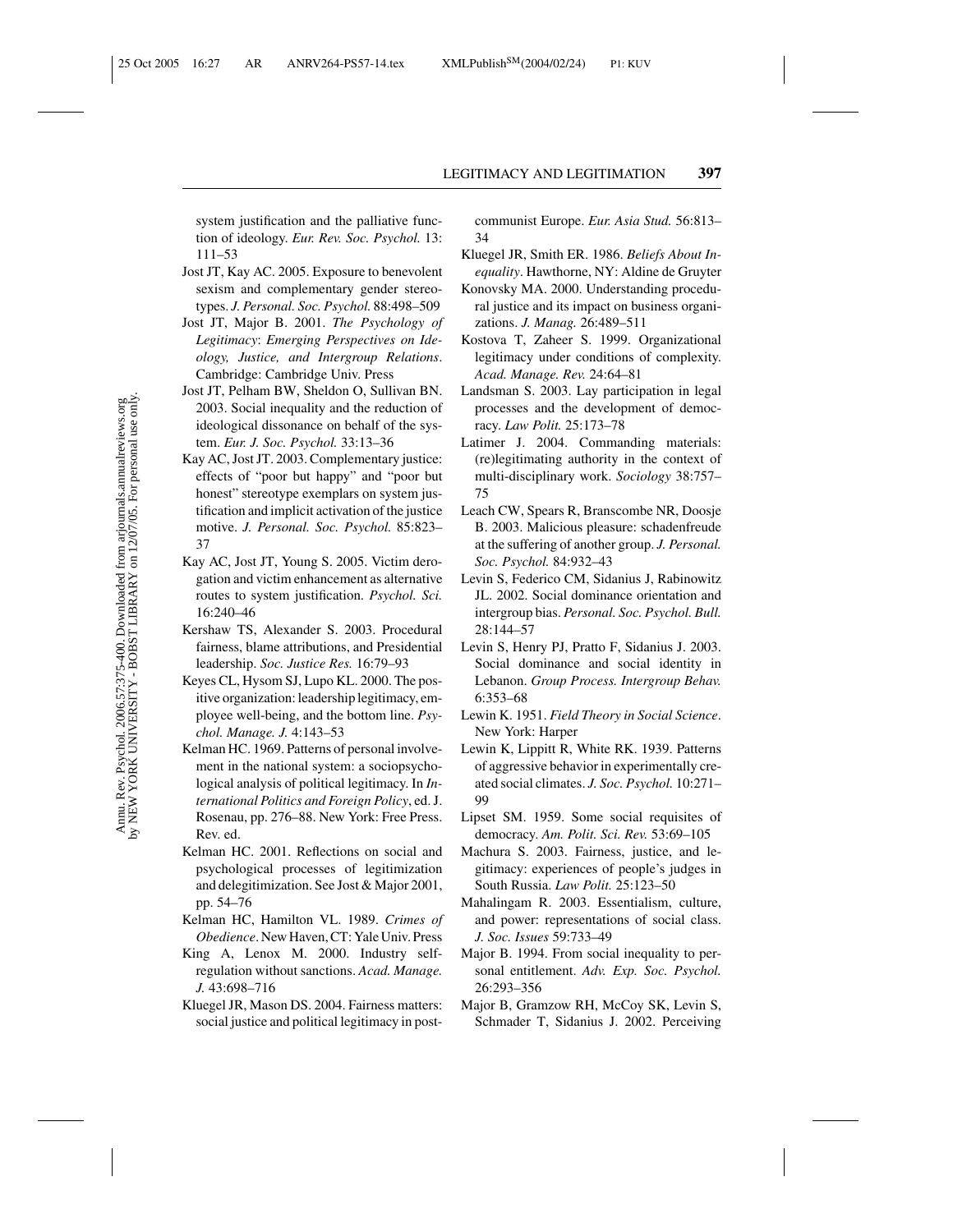personal discrimination: the role of group status and legitimizing ideology. *J. Personal. Soc. Psychol.* 82:269–82

- Major BN, O'Brien LT. 2005. The social psychology of stigma. *Annu. Rev. Psychol.* 56: 393–421
- Major B, Schmader T. 2001. Legitimacy and the construal of social disadvantage. See Jost & Major 2001, pp. 176–204
- Milgram S. 1975. *Obedience to Authority*. New York: Harper Colophon
- Miller DT. 2001. Disrespect and the experience of injustice. *Annu. Rev. Psychol.* 52:527– 54
- Mueller CW, Landman MJ. 2004. Legitimacy and justice perceptions. *Soc. Psychol. Q.* 67: 189–202
- Murphy K. 2004. The role of trust in nurturing compliance: a study of accused tax avoiders. *Law Hum. Behav.* 28:187–209
- Nagin D. 1998. Criminal deterrence research at the outset of the twenty-first century. *Crime Justice* 23:1–42
- Natl. Res. Counc. 2004. *Fairness and Effectiveness in Policing*: *The Evidence.* Committee to Review Research on Police Policy and Practices, ed. W Skogan, K. Frydl, Comm. Law Justice, Div. Behav. Soc. Sci. Educ. Washington, DC: Natl. Acad. Press
- Nugent WR, Williams M, Umbreit, 2003. Participation in victim-offender mediation and the prevalence and severity of subsequent delinquent behavior. *Utah Law Rev.* 2003:137–66
- O'Brien LT, Crandall CS. 2005. Perceiving self-interest: power, ideology, and maintenance of the status quo. *Soc. Justice Res.* 18: 1–24
- Olson JM, Hafer CL. 2001. Tolerance of personal deprivation. See Jost & Major 2001, pp. 157–75
- Parkin F. 1972. *Class Inequality and Political Order*. New York: Praeger
- Parsons T. 1967. Some reflections on the place of force in social process. In *Sociological Theory and Modern Society*, ed. T. Parsons, pp. 264–96. New York: Free Press
- Paternoster R, Brame R, Bachman R, Sherman

L. 1997. Do fair procedures matter? *Law Soc*. *Rev.* 31:163–204

- Pollock TG, Rindova VP. 2003. Media legitimation effects in the market for initial public offerings. *Acad. Manage. J.* 46:631–42
- Porter COLH, Hollenbeck JR, Ilgen DR, Ellis APJ, West JW, Moon H. 2003. Backing up behaviors in teams: the role of personality and legitimacy of need. *J. Appl. Psychol.* 88:391–403
- Poulson B. 2003. A third wave: a review of empirical research on the psychological outcomes of restorative justice. *Utah Law Rev.* 2003:167–204
- Pratto F, Stallworth L, Sidanius J, Siers B. 1997. The gender gap in occupational role attainment. *J. Personal. Soc. Psychol.* 72:37–53
- Rao H. 1994. The social construction of reputation: certification contests, legitimation, and the survival of organizations in the American automobile industry: 1985–1912. *Strateg. Manage. J.* 15:29–44
- Roberts JV, Stalans L. 2004. Restorative sentencing: exploring the views of the public. *Soc. Justice Res.* 17:315–34
- Robinson P, Darley J. 1995. *Justice, Liability, and Blame: Community Views and the Criminal Law.* Boulder, CO: Westview
- Robinson RJ, Kray L. 2001. Status versus quo: naïve realism and the search for social change and perceived legitimacy. See Jost & Major 2001, pp. 135–56
- Schmader T, Major B, Eccleston C, McCoy SK. 2001. Devaluing domains in response to threatening intergroup comparisons. *J. Personal. Soc. Psychol.* 80:782–96
- Sears DO. 1975. Political socialization. In *Handbook of Political Science*, ed. FI Greenstein, NW Polsby, 2: 93–153. Reading, MA: Addison-Wesley
- Sears DO. 2003. The psychology of legitimacy. *Polit. Psychol.* 25:318–23
- Seligson MA. 2002. The impact of corruption on regime legitimacy. *J. Polit.* 64:408– 33
- Seron C, Pereira J, Kovath J. 2004. Judging police misconduct. *Law Soc. Rev.* 38:665– 710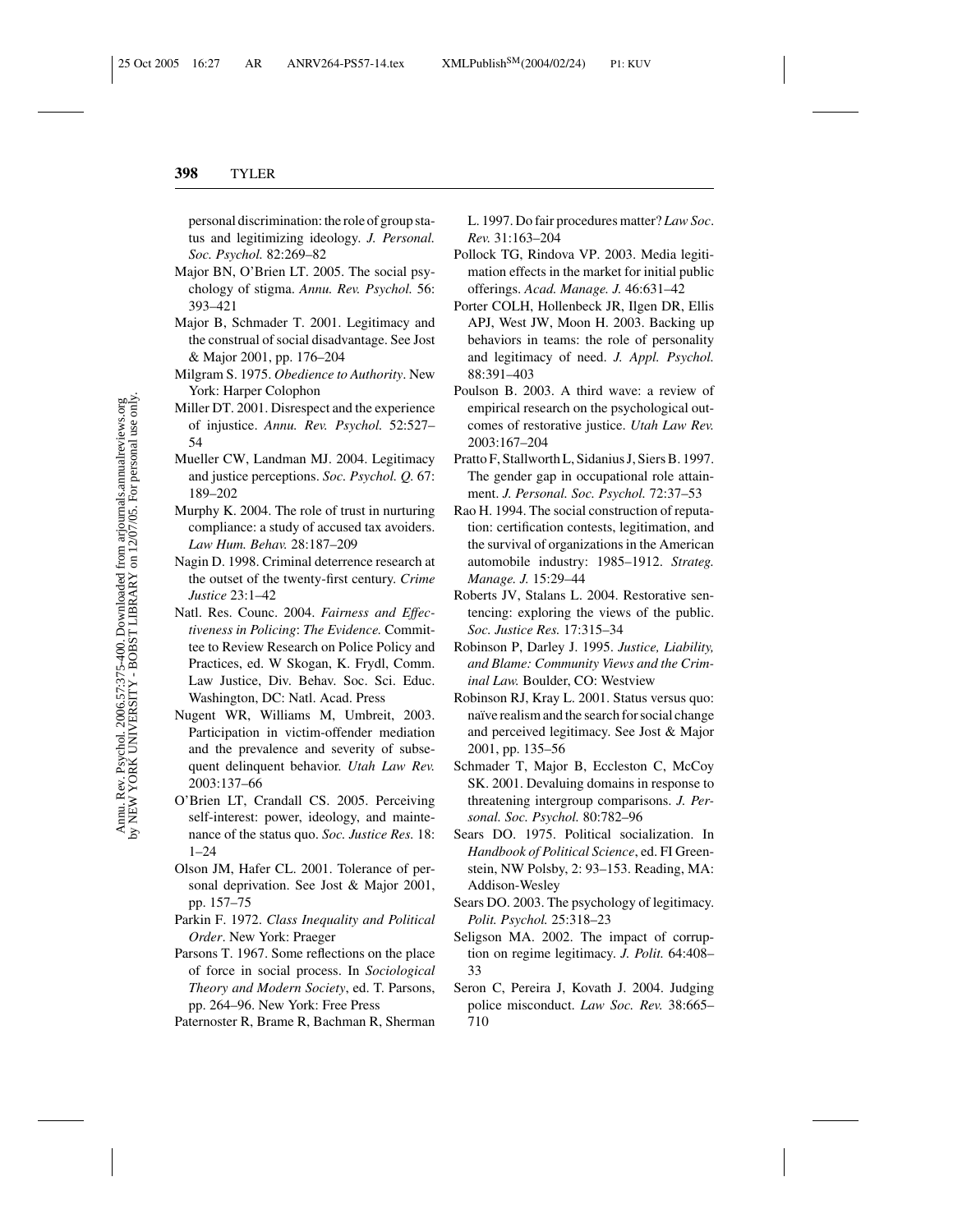- Shestowsky D. 2004. Procedural preferences in alternative dispute resolution. *Psychol. Public Policy Law* 10:211–49
- Sidanius J, Levin S, Federico CM, Pratto F. 2001. Legitimizing ideologies: the social dominance approach. See Jost & Major 2001, pp. 307–31
- Sidanius J, Liu J, Pratto F, Shaw J. 1994. Social dominance orientation, hierarchyattenuators and hierarchy-enhancers. *J. Appl. Soc. Psychol.* 24:338–66
- Sidanius J, Pratto F. 1999. *Social Dominance*. New York: Cambridge Univ. Press
- Sidanius J, Pratto F, Bobo L. 1996. Racism, conservatism, affirmative action, and intellectual sophistication: a matter of principled conservatism or group dominance? *J*. *Personal. Soc. Psychol.* 70:476–90
- Sidanius J, Pratto F, van Laar C, Levin S. 2004. Social dominance theory: its agenda and method. *Polit. Psychol.* 25:845–80
- Sidanius J, van Laar C, Levin S, Sinclair S. 2003. Social hierarchy maintenance and assortment into social roles. *Group Process. Intergroup Relat.* 6:333–52
- Sinclair S, Sidanius J, Levin S. 1998. The interface between ethnic and social system attachment. *J. Soc. Issues* 54:741–57
- Skogan WG, Meares TL. 2004. Lawful policing. *Ann. Am. Acad. Polit. Soc. Sci.* 593:66– 83
- Smith ER, Jackson JW, Sparks CW. 2003. Effects of inequality and reasons for inequality on group identification and cooperation in social dilemmas. *Group Process. Intergroup Relat.* 6:201–20
- Stryker R. 1994. Rules, resources, and legitimacy processes. *Am. J. Sociol.* 99:847–910
- Stryker R. 2000. Legitimacy processes as institutional politics. *Res. Sociol. Organ.* 17:179– 224
- Suchman MC. 1995. Managing legitimacy: strategic and institutional approaches. *Acad. Manage. Rev.* 20:571–610
- Sunshine J, Tyler TR. 2003. The role of procedural justice and legitimacy in shaping public support for policing. *Law Soc. Rev.* 37:513– 48
- Sunshine J, Tyler TR. 2003a. Moral solidarity, identification with the community, and the importance of procedural justice: the police as prototypical representatives of a group's moral values. *Soc. Psychol. Q.* 66:153–65
- Switzer B. 2005. Quotation #23536 from Michael Moncur's (Cynical) Quotations. http://www.quotationspage.com/quote/
- Tajfel H. 1974. Social identity and intergroup behavior. *Soc. Sci. Inf.* 13:65–93
- Taylor DM, Moghaddam FM. 1994. *Theories of Intergroup Relations.* Westport, CT: Praeger
- Thibaut J, Walker L. 1975. *Procedural Justice*. Hillsdale, NJ: Erlbaum
- Thibaut J, Walker L. 1978. A theory of procedure. *Calif. Law Rev.* 66:541–66
- Thucydides. 1982. *The Peloponnesian War (Book 5).* Transl. TE Wick, R Crawley. New York: Modern Library (From Greek)
- Trochev A. 2004. Less democracy, more courts: a puzzle of judicial review in Russia. *Law Soc. Rev.* 38:513–48
- Turner JC. 1999. Some current issues in research on social identity and selfcategorization theories. In *Social Identity*, ed. N Ellemers, R Spears, B Doosje, pp. 6–34. Oxford: Blackwell Sci.
- Tyler TR. 1990. *Why People Obey the Law*. New Haven, CT: Yale Univ. Press
- Tyler TR. 2001. A psychological perspective on the legitimacy of authorities and institutions. See Jost & Major 2001, pp. 416–36
- Tyler TR. 2000. Social justice: outcome and procedure. *Int. J. Psychol.* 35:117–25
- Tyler TR. 2001. Public trust and confidence in legal authorities: What do majority and minority group members want from the law and legal authorities? *Behav*. *Sci. Law* 19:215– 35
- Tyler TR. 2002. Leadership and cooperation in groups. *Am. Behav. Sci.* 45:769–82
- Tyler TR. 2003. Procedural justice, legitimacy, and the effective rule of law. *Crime Justice* 30:431–505
- Tyler TR. 2004. Affirmative action in an institutional context. *Soc. Justice Res.* 17:5–24
- Tyler TR. 2004a. Enhancing police legitimacy. *Ann. Am. Acad. Polit. Soc. Sci.* 593:84–99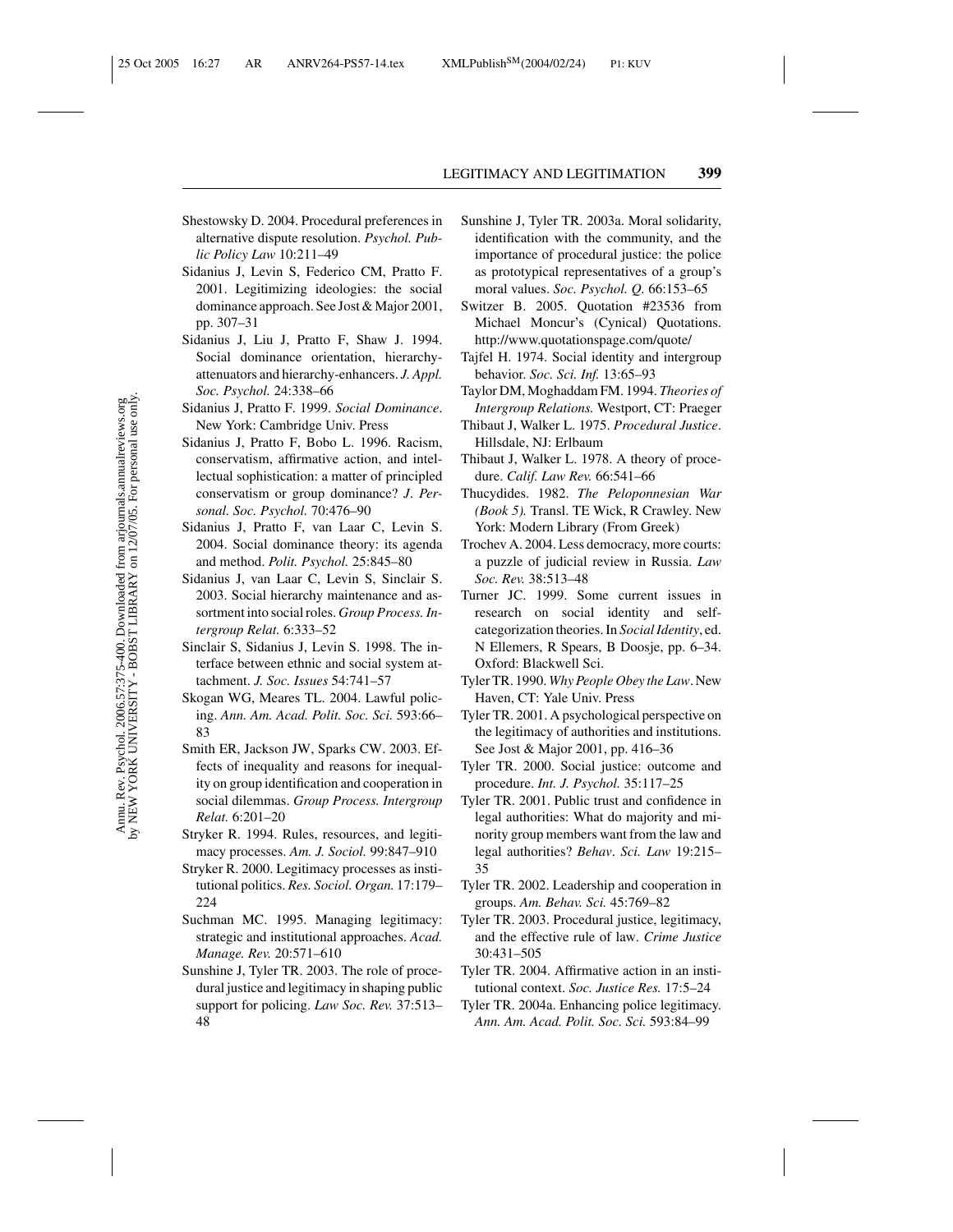- Tyler TR, Blader S. 2000. *Cooperation in Groups*. Philadelphia, PA: Psychol. Press
- Tyler TR, Blader S. 2003. Procedural justice, social identity, and cooperative behavior. *Personal. Soc. Psychol. Rev.* 7:349–61
- Tyler TR, Blader S. 2005. Can businesses effectively regulate employee conduct? The antecedents of rule following in work settings. *Acad. Manage. J.* In press
- Tyler TR, Huo YJ. 2002. *Trust in the Law*. New York: Russell Sage Found.
- Tyler TR, Lind EA. 1992. A relational model of authority in groups. *Adv. Exp. Soc. Psychol.* 25:115–91
- Tyler TR, McGraw K. 1986. Ideology and the interpretation of personal experience: procedural justice and political quiescence. *J. Soc. Issues* 42:115–28
- Tyler TR, Smith H. 1998. Social justice and social movements. In *Handbook of Social Psychology*, ed. D Gilbert, S Fiske, G Lindzey, 2:595–629. New York: McGraw-Hill. 4th ed.
- Tyler TR, Wakslak C. 2004. Profiling and the legitimacy of the police. *Criminology* 42:13– 42
- Van Laar C, Sidanius J, Rabinowitz JL, Sinclair

S. 1999. The three Rs of academic achievement: reading, 'riting, and racism. *Personal. Soc. Psychol. Bull.* 25:139–51

- Weatherford MS. 1992. Measuring political legitimacy. *Am. Polit. Sci. Rev.* 86:149–66
- Weber M. 1968. *Economy and Society*, ed. G Roth, C Wittich. Berkeley: Univ. Calif. Press
- Weber U, Mummendey A, Waldzus S. 2002. Perceived legitimacy of intergroup status differences: its prediction by relative ingroup prototypicality. *Eur. J. Soc. Psychol.* 32:449– 70
- Zelditch M Jr. 2001. Theories of legitimacy. See Jost & Major 2001, pp. 33–53
- Zelditch M Jr. 2001. Processes of legitimation: recent developments and new directions. *Soc. Psychol. Q.* 64:4–17
- Zelditch M Jr, Walker HA. 2000. The normative regulation of power. *Adv. Group Processes* 17:155–78
- Zelditch M Jr, Walker HA. 2003. The legitimacy of regimes. *Adv. Group Processes* 20: 217–49
- Zimmerman MA, Zeitz GJ. 2002. Beyond survival: achieving new venture growth by building legitimacy. *Acad. Manage. Rev.* 27: 414–31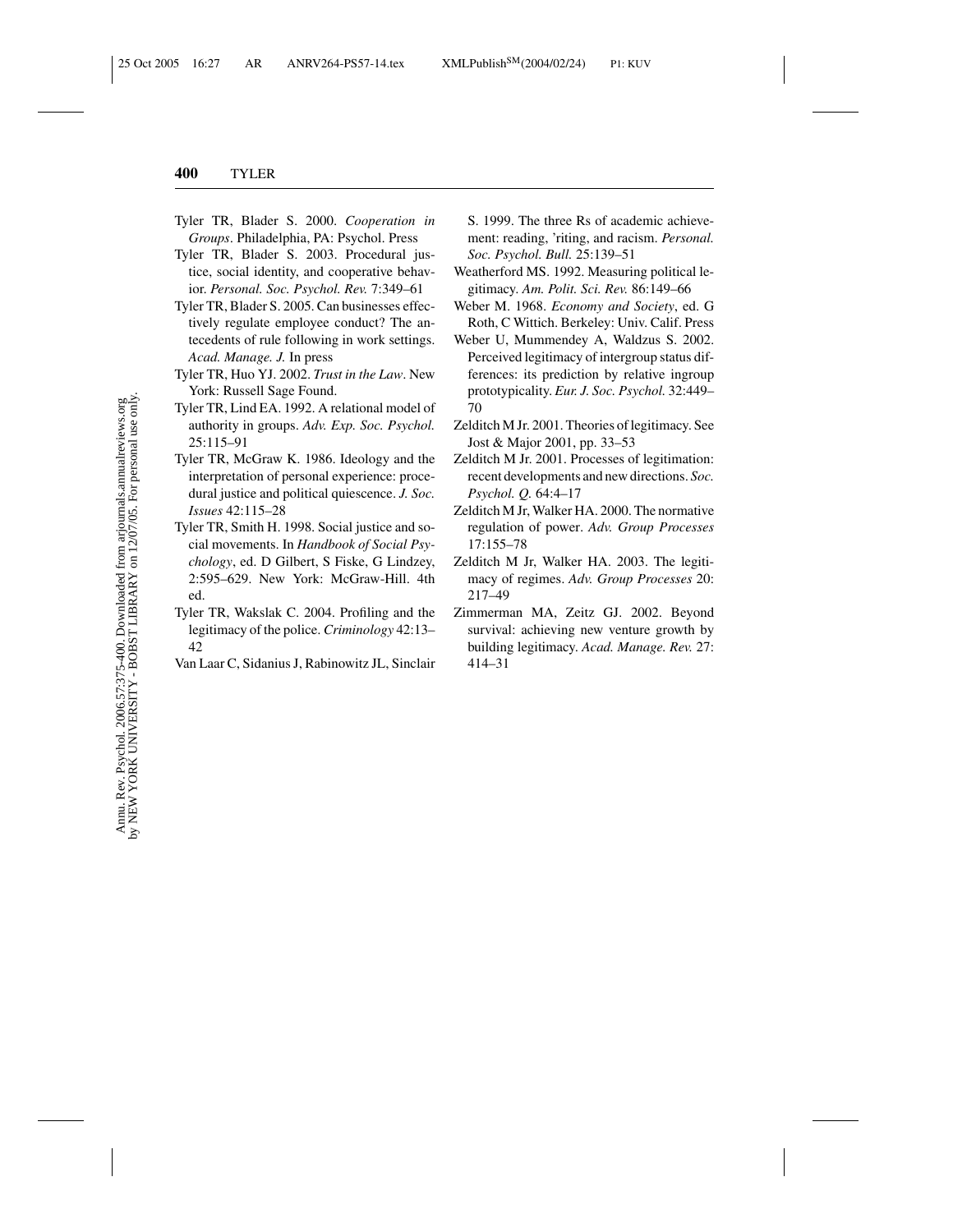# **CONTENTS**

| Frontispiece-Herbert C. Kelman                                                                                                                      | XV <sub>i</sub> |
|-----------------------------------------------------------------------------------------------------------------------------------------------------|-----------------|
| <b>PREFATORY</b>                                                                                                                                    |                 |
| Interests, Relationships, Identities: Three Central Issues for Individuals and<br>Groups in Negotiating Their Social Environment, Herbert C. Kelman | 1               |
| <b>BRAIN MECHANISMS AND BEHAVIOR: EMOTION AND MOTIVATION</b>                                                                                        |                 |
| Emotion and Cognition: Insights from Studies of the Human Amygdala,<br>Elizabeth A. Phelps                                                          | 27              |
| <b>STRESS AND NEUROENDOCRINOLOGY</b>                                                                                                                |                 |
| Stressful Experience and Learning Across the Lifespan, Tracey J. Shors                                                                              | 55              |
| <b>REWARD AND ADDICTION</b>                                                                                                                         |                 |
| Behavioral Theories and the Neurophysiology of Reward, Wolfram Schultz                                                                              | 87              |
| <b>GENETICS OF BEHAVIOR</b>                                                                                                                         |                 |
| Genetics of Affective and Anxiety Disorders,<br>E.D. Leonardo and René Hen                                                                          | 117             |
| <b>SLEEP</b>                                                                                                                                        |                 |
| Sleep, Memory, and Plasticity, Matthew P. Walker and Robert Stickgold                                                                               | 139             |
| COMPARATIVE PSYCHOLOGY, ETHOLOGY, AND EVOLUTION                                                                                                     |                 |
| Neuroecology, David F. Sherry                                                                                                                       | 167             |
| <b>EVOLUTIONARY PSYCHOLOGY</b>                                                                                                                      |                 |
| The Evolutionary Psychology of Facial Beauty, Gillian Rhodes                                                                                        | 199             |
| <b>LANGUAGE AND COMMUNICATION</b>                                                                                                                   |                 |
| Explanation and Understanding, Frank C. Keil                                                                                                        | 227             |
| <b>ADOLESCENCE</b>                                                                                                                                  |                 |
| Adolescent Development in Interpersonal and Societal Contexts,<br>Judith G. Smetana, Nicole Campione-Barr, and Aaron Metzger                        | 255             |
| <b>INDIVIDUAL TREATMENT</b>                                                                                                                         |                 |
| Enduring Effects for Cognitive Therapy in the Treatment of Depression<br>and Anxiety, Steven D. Hollon, Michael O. Stewart, and Daniel Strunk       | 285             |
|                                                                                                                                                     | vii             |
|                                                                                                                                                     |                 |